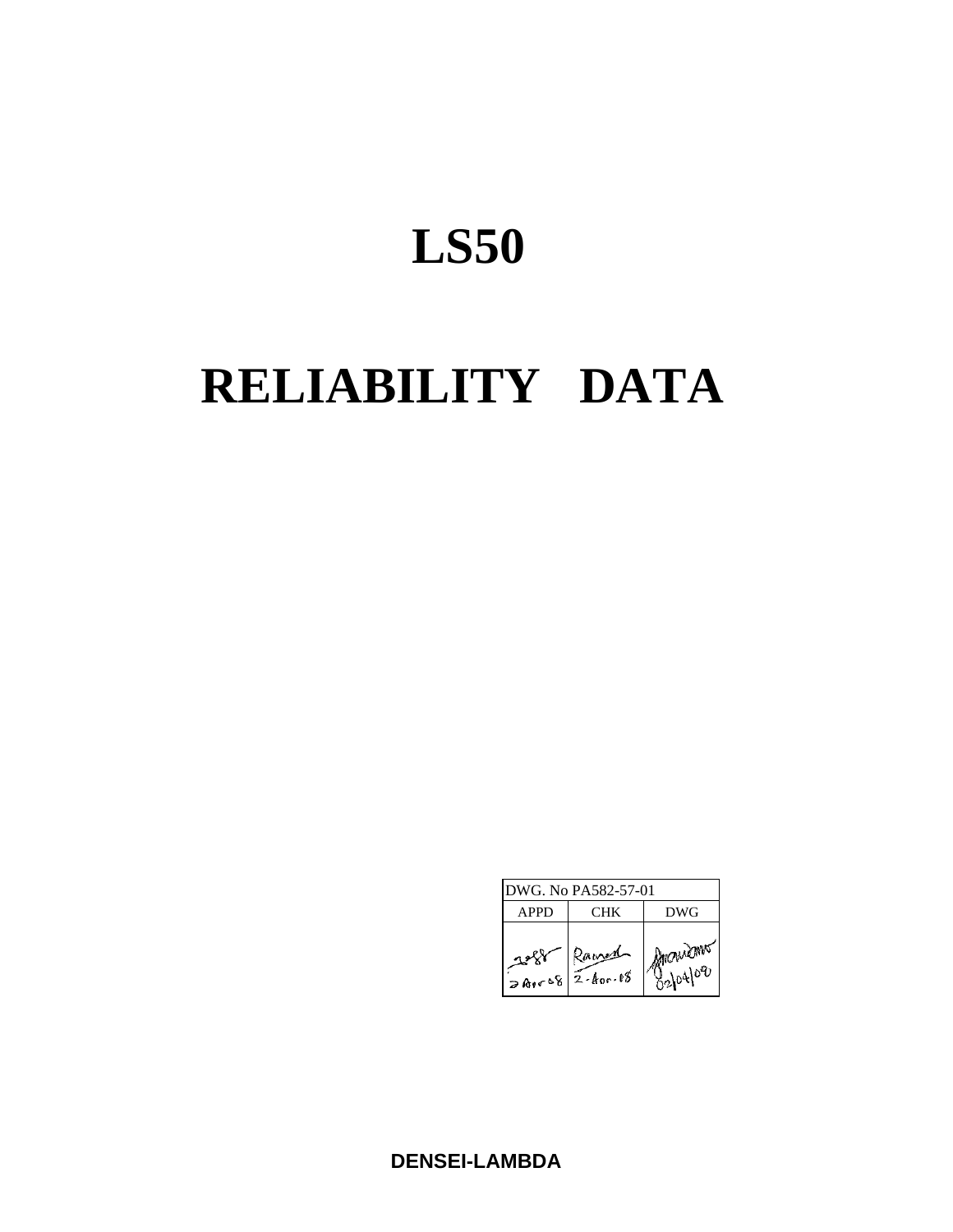# **I N D E X**

## **PAGE**

|                                  | 1. Calculated Values of MTBF                |          |
|----------------------------------|---------------------------------------------|----------|
| 2.                               | Component Derating                          |          |
|                                  | 3. Main Components Temperature Rise AT List |          |
|                                  | 4. Electrolytic Capacitor Life              |          |
|                                  | 5. Vibration Test                           |          |
|                                  | 6. Noise Simulate Test                      | $R - 12$ |
| $7_{\scriptscriptstyle{\ddots}}$ | <b>Abnormal Test</b>                        | $R - 13$ |
| 8.                               | <b>Thermal Shock Test</b>                   | $R - 16$ |

 ※ The above data is typical value. As all units have nearly the same characteristics, the data to be considered as ability value.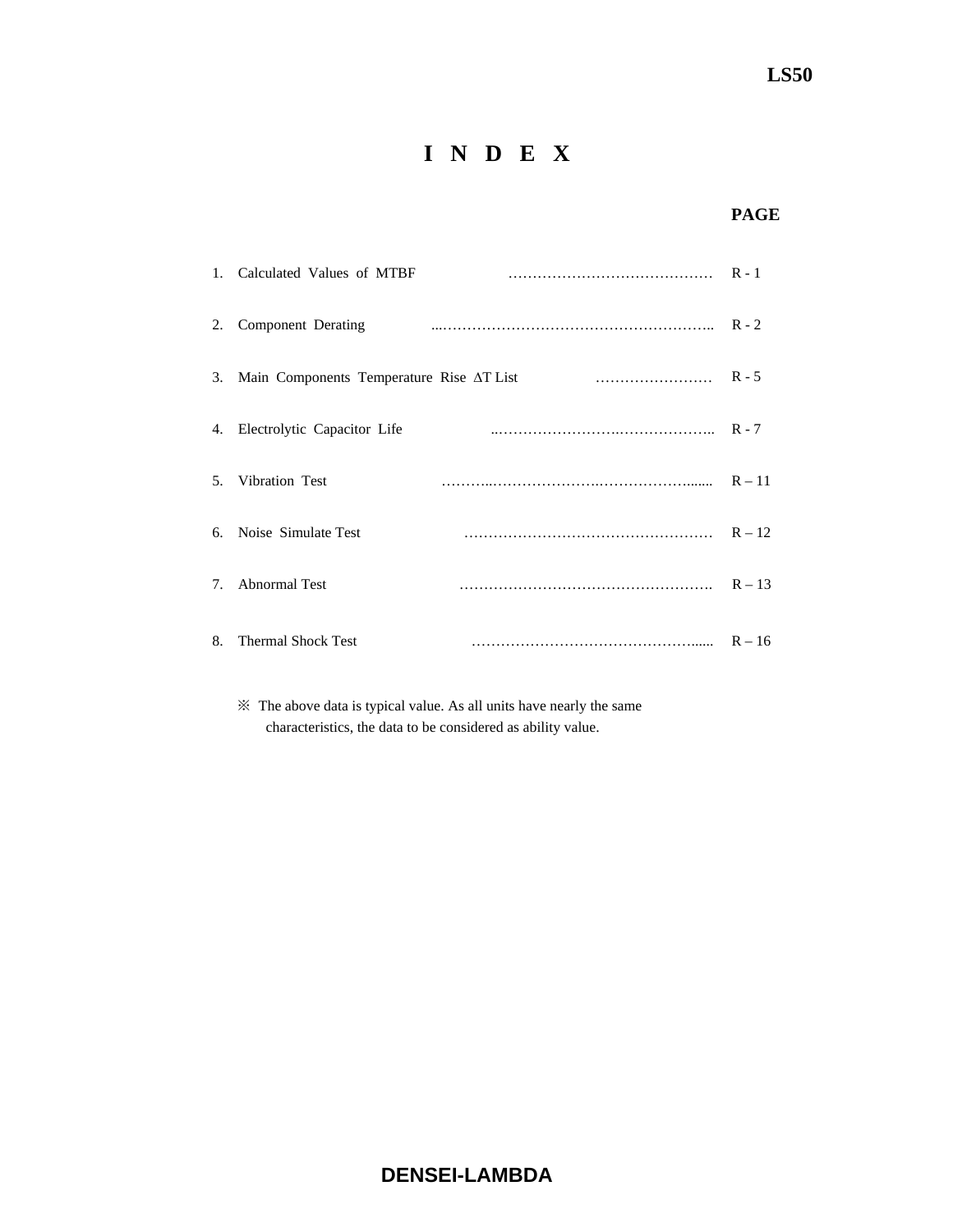#### **1. Calculated values for MTBF**

#### **MODEL : LS50-5**

#### **1. Calculating Method**

 Calculated based on part count reliability projection of JEITA (RCR-9102A). Individual failure rates  $\lambda_G$  is given to each part and MTBF is calculated by the count of each part.

Formula :

$$
\begin{array}{rcl}\n & 1 & & 1 \\
\text{MTBF} & = & \text{........}\n & & \\
\text{Aequiv} & & & \\
\hline\n\text{Aequiv} & & & \\
\text{Aequiv} & & & \\
\text{Aequiv} & & & \\
\text{Aequiv} & & & \\
\text{Aequiv} & & & \\
\text{Aequiv} & & & \\
\text{Aequiv} & & & \\
\text{Aequiv} & & & \\
\text{Aequiv} & & & \\
\text{Aequiv} & & & \\
\text{Aequiv} & & & \\
\text{Aequiv} & & & \\
\text{Aequiv} & & & \\
\text{Aequiv} & & & \\
\text{Aequiv} & & & \\
\text{Aequiv} & & & \\
\text{Aequiv} & & & \\
\text{Aequiv} & & & \\
\text{Aequiv} & & & \\
\text{Aequiv} & & & \\
\text{Aequiv} & & & \\
\text{Aequiv} & & & \\
\text{Aequiv} & & & \\
\text{Aequiv} & & & \\
\text{Aequiv} & & & \\
\text{Aequiv} & & & \\
\text{Aequiv} & & & \\
\text{Aequiv} & & & \\
\text{Aequiv} & & & \\
\text{Aequiv} & & & \\
\text{Aequiv} & & & \\
\text{Aequiv} & & & \\
\text{Aequiv} & & & \\
\text{Aequiv} & & & \\
\text{Aequiv} & & & \\
\text{Aequiv} & & & \\
\text{Aequiv} & & & \\
\text{Aequiv} & & & \\
\text{Aequiv} & & & \\
\text{Aequiv} & & & \\
\text{Aequiv} & & & \\
\text{Aequiv} & & & \\
\text{Aequiv} & & & \\
\text{
$$

#### where :

| $\lambda$ equip   | $=$ Total Equipment Failure Rate (Failure / 106 Hours)                  |
|-------------------|-------------------------------------------------------------------------|
| $\lambda_{\rm G}$ | $=$ Generic Failure Rate For The ith Generic Part (Failure / 106 Hours) |
| Ni                | $=$ Quantity of ith Generic Part                                        |
| n                 | $=$ Number of Different Generic Part Categories                         |
| $\pi_{0}$         | Generic Quality Factor for the ith Generic Part ( $\pi_0 = 1$ )<br>$=$  |

#### **2. MTBF Values**

 $G_F$  : (GROUND, FIXED)

**MTBF = 712,890 (Hours)**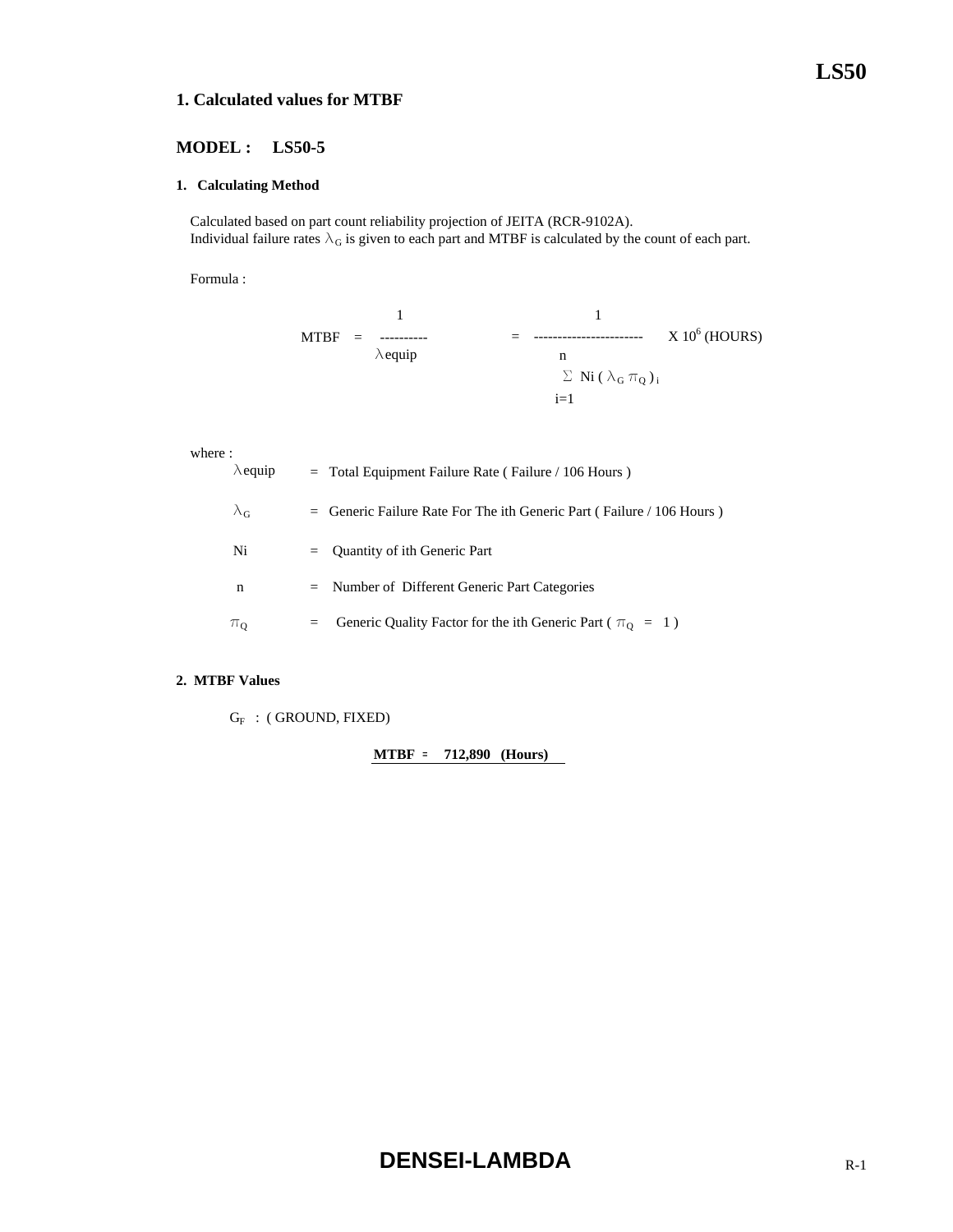#### **2. Component derating**

#### **MODEL : LS50-5**

#### **(1) Calculating method**

(a) Measuring Conditions

| Input  | : 115, 230VAC     | • Ambient temperature | $:50^{\circ}$ C |
|--------|-------------------|-----------------------|-----------------|
| Output | $: 5V 10A(100\%)$ | • Mounting method     | : Mounting $A$  |

(b) Semiconductors

 Compared with maximum junction temperature and actual one which is calculated based on case temperature, power dissipation and thermal impedance.

(c) IC, Resistors, Capacitors, etc.

Ambient temperature, operating condition, power dissipation and so on are within derating criteria.

(d) Calculating Method of Thermal Impedance

$$
\boldsymbol{\theta}_{\text{j-c}}\!=\!\frac{T_{\text{j}(max)}-T_{\text{c}}}{P_{\text{c}(max)}}\qquad \boldsymbol{\theta}_{\text{j-a}}\!=\!\frac{T_{\text{j}(max)}-T_{\text{a}}}{P_{\text{c}(max)}}\qquad \boldsymbol{\theta}_{\text{j-1}}\!=\!\frac{T_{\text{j}(max)}-T_{\text{1}}}{P_{\text{c}(max)}}
$$

Tc **:** Case temperature at start point of derating ; 25°C in general

Ta **:** Ambient temperature at start point of derating ; 25°C in general

Tj **:** Lead temperature at start point of derating ; 25°C in general

Pc(max) **:** Maximum collector(channel) dissipation

(Pch**(**max**)**)

**T**<sub>j(max)</sub> : Maximum junction(channel) temperature (Tch**(**max**)**)

 $(\theta_{i-c})$  **:**Thermal impedance between junction(channel) and case  $(\theta_{ch-c})$ 

 $\theta_{j-a}$  **:**Thermal impedance between junction and air

 $\theta_{j-l}$  **:**Thermal impedance between junction and lead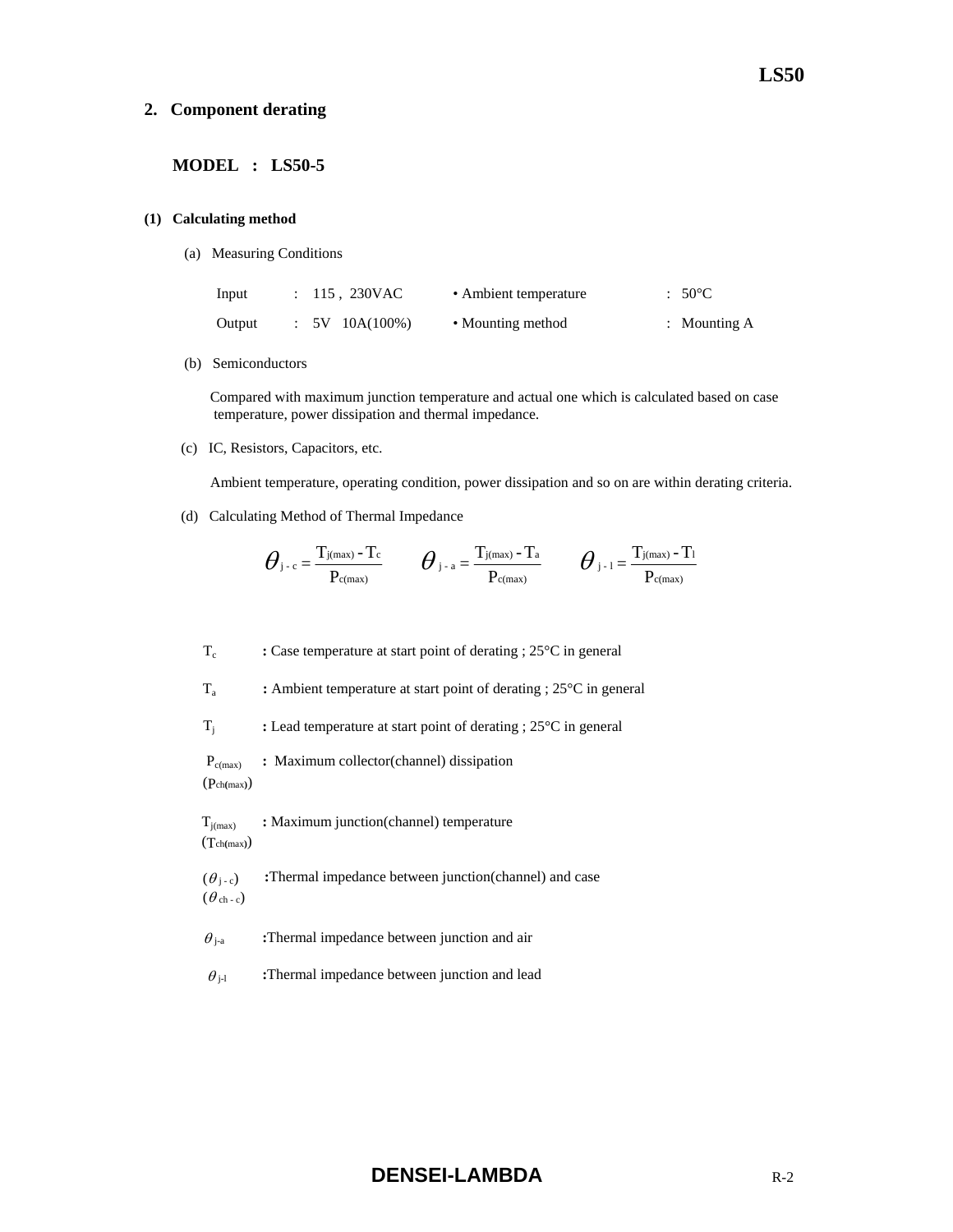# **(2) Component Derating List**

| Location No.                                                      | $Vin = 115VAC$                                                                                                                                                                      | $Load = 100\%$<br>$Ta = 50^{\circ}C$ |
|-------------------------------------------------------------------|-------------------------------------------------------------------------------------------------------------------------------------------------------------------------------------|--------------------------------------|
| Q <sub>3</sub><br>STF11NM60N<br>SТ                                | Tchmax = $150^{\circ}$ C, $\theta$ ch-c = $3.57^{\circ}$ C/W,<br>Pch = 1.21W, $\Delta$ Tc = 47.8°C,<br>Tch = Tc + (( $\theta$ ch-c) × Pch) = 102.12 <sup>o</sup> C                  | $Pch(max) = 35W$<br>$Tc = 97.8$ °C   |
| <b>MICROELECTRONICS</b><br>D <sub>8</sub>                         | $D.F. = 68.08\%$<br>$T$ jmax = 150 $\degree$ C,<br>$\theta$ j-c = 3.5°C/W,                                                                                                          |                                      |
| STPS20L45CFP<br><b>ST</b><br><b>MICROELECTRONICS</b>              | $Pd = 5.3W,$<br>$\Delta$ Tc = 63.9°C,<br>$Tj = Tc + ((\theta j - c) \times Pd) = 132.45^{\circ}C$<br>$D.F. = 88.3\%$                                                                | $Tc = 113.9$ °C                      |
| D <sub>1</sub><br><b>RS405M</b><br><b>RECTRON</b>                 | Tjmax = $150^{\circ}$ C, $\theta$ j-c = 6.0°C/W<br>$Pd = 1.81W,$<br>$\triangle$ Tc = 46.5 $\degree$ C<br>$Tj = Tc + ((\theta j-c) \times Pd) = 107.36^{\circ}C$<br>$D.F. = 71.57\%$ | $Tc = 96.5$ °C                       |
| D <sub>2</sub><br>CRF <sub>02</sub><br><b>TOSHIBA</b>             | Timax = $150^{\circ}$ C, $\theta$ j-l = $20^{\circ}$ C/W<br>$Pd = 0.134W$ , $\Delta Tl = 62.1^{\circ}C$<br>$Tj = Tl + ((\theta j-l) \times Pd) = 114.78$ °C<br>$D.F. = 76.52\%$     | $TI = 112.1$ °C                      |
| D7<br>CRH01<br><b>TOSHIBA</b>                                     | Timax = $150^{\circ}$ C, $\theta$ j-l = $20^{\circ}$ C/W<br>$Pd = 4mW,$<br>$\triangle$ Tl = 35.8°C<br>$Tj = Tl + ((\theta j-l) \times Pd) = 85.88^{\circ}C$<br>$D.F. = 57.25\%$     | $TI = 85.8$ °C                       |
| PC <sub>1</sub><br>PS2581L2-E3(D)-A<br>(TRANSISTOR)<br><b>NEC</b> | Tjmax = $125^{\circ}$ C, $\theta$ j-c = $150^{\circ}$ C/W,<br>$Pc = .02mW,$ $\Delta Tc = 34.6^{\circ}C,$<br>$Tj = Tc + ((\theta j - c) \times Pc) = 84.6$ °C<br>$D.F. = 67.68\%$    | $Pc(max) = 0.15W$<br>$Tc = 84.6$ °C  |
| PC <sub>1</sub><br>PS2581L2-E3(D)-A<br>(LED)<br><b>NEC</b>        | Tjmax = $125^{\circ}$ C, $\theta$ j-c = $150^{\circ}$ C/W,<br>$Pc = 12mW$ ,<br>$\Delta$ Tc = 34.6°C,<br>$Tj = Tc + ((\theta j - c) \times Pc) = 86.4$ °C<br>$D.F. = 69.12\%$        | $Pc(max) = 0.15W$<br>$Tc = 84.6$ °C  |
| PC2<br>PS2581L2-E3(D)-A<br>(TRANSISTOR)<br><b>NEC</b>             | Tjmax = $125^{\circ}$ C, $\theta$ j-c = $150^{\circ}$ C/W,<br>$\Delta$ Tc = 34.1°C,<br>$Pc = 0.0W$ ,<br>$Tj = Tc + ((\theta j - c) \times Pc) = 84.6$ °C<br>$D.F. = 67.28%$         | $Pc(max) = 0.0W$<br>$Tc = 84.1$ °C   |
| PC <sub>2</sub><br>PS2581L2-E3(D)-A<br>(LED)<br><b>NEC</b>        | $\theta$ j-c = 150°C/W,<br>$T$ jmax = 125 $\mathrm{^{\circ}C}$ ,<br>$Pc = 0.0W$ ,<br>$\Delta$ Tc = 34.1°C,<br>$Tj = Tc + ((\theta j - c) \times Pc) = 84.1$ °C<br>$D.F. = 67.28%$   | $Pc(max) = 0.0W$<br>$Tc = 84.1$ °C   |
| A1<br>FA13842N-D1-TE1<br><b>FUJI-ELEC.</b>                        | $\theta$ j-c = 72°C/W<br>Tjmax = $150^{\circ}$ C,<br>$Pd = 0.108W,$<br>$\triangle$ Tc = 32.5°C<br>$Tj = Tc + ((\theta j - c) \times Pd) = 90.276$ °C<br>$D.F. = 60.18\%$            | $Tc = 82.5$ °C                       |
| A2<br>HA17L431AP-TZ-E<br><b>RENESAS</b>                           | $\theta$ j-c = 100°C/W,<br>$T$ jmax = 150 $\degree$ C,<br>$Pd = 8mW,$<br>$\Delta$ Tc = 13.7°C,<br>$Tj = Tc + ((\theta j - c) \times Pd) = 64.5^{\circ}C$<br>$D.F. = 43.0\%$         | $Tc = 63.7$ °C                       |
| PD1<br>WP1154GD<br><b>KING BRIGHT</b>                             | $\triangle$ Tc = 14.9 $^{\circ}$ C<br>$IF = 6mA,$<br>Allowable IF(max)= $13mA(at Ta = 64.9°C)$<br>$D.F. = 46.15\%$                                                                  | $Tc = 64.9$ °C                       |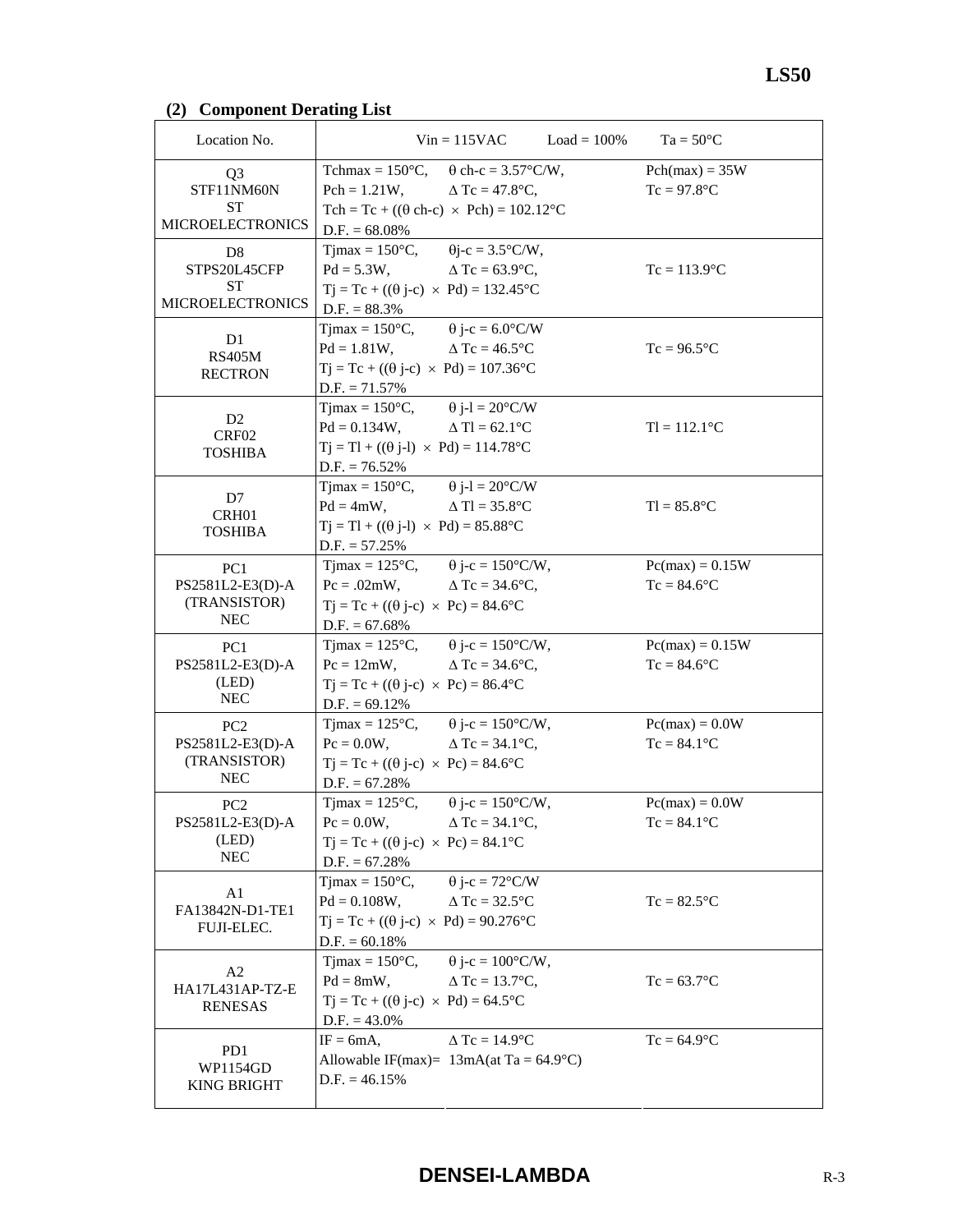# **Component Derating List**

| Location No.                                                      |                                                                                                                                                                                          | $Vin = 230VAC$                                   | $Load = 100\%$ | $Ta = 50^{\circ}C$                     |
|-------------------------------------------------------------------|------------------------------------------------------------------------------------------------------------------------------------------------------------------------------------------|--------------------------------------------------|----------------|----------------------------------------|
| Q3<br>STF11NM60N                                                  | Tchmax = $150^{\circ}$ C, $\theta$ ch-c = $3.57^{\circ}$ C/W,<br>$Pch = 1.73W,$                                                                                                          | $\Delta$ Tc = 45°C,                              |                | $Pch(max) = 35W$<br>$Tc = 95^{\circ}C$ |
| <b>ST</b><br><b>MICROELECTRONICS</b>                              | Tch = Tc + (( $\theta$ ch-c) × Pch) = 101.18°C<br>$D.F. = 67.45\%$                                                                                                                       |                                                  |                |                                        |
| D <sub>8</sub><br>STPS20L45CFP<br><b>ST</b>                       | Tjmax = $150^{\circ}$ C, $\theta$ j-c = $3.5^{\circ}$ C/W,<br>$Pd = 5.3W,$                                                                                                               | $\Delta$ Tc = 60.5°C,                            |                | $Tc = 110.5$ °C                        |
| <b>MICROELECTRONICS</b>                                           | $Tj = Tc + ((\theta j - c) \times Pd) = 129.05^{\circ}C$<br>$D.F. = 86.03\%$                                                                                                             |                                                  |                |                                        |
| D <sub>1</sub><br><b>RS405M</b><br><b>RECTRON</b>                 | Tjmax = $150^{\circ}$ C, $\theta$ j-c = 6.0°C/W<br>$Pd = 1.10 W$ , $\Delta Tc = 39.3^{\circ}C$<br>$Tj = Tc + ((\theta j - c) \times Pd) = 95.9^{\circ}C$<br>$D.F. = 63.93\%$             |                                                  |                | $Tc = 89.3$ °C                         |
| D <sub>2</sub><br>CRF02<br><b>TOSHIBA</b>                         | Tjmax = $150^{\circ}$ C, $\theta$ j-l = $20^{\circ}$ C/W<br>$Pd = 0.126W,$<br>$Tj = Tl + ((\theta j-l) \times Pd) = 110.62$ °C<br>$D.F. = 73.75\%$                                       | $\Delta$ Tl = 58.1°C                             |                | $TI = 108.1$ °C                        |
| D7<br>CRH01<br><b>TOSHIBA</b>                                     | Tjmax = $150^{\circ}$ C, $\qquad \theta$ j-l = $20^{\circ}$ C/W<br>$Pd = 2.7mW,$<br>$Tj = Tl + ((\theta j-l) \times Pd) = 84.154$ °C<br>$D.F. = 56.10\%$                                 | $\triangle$ Tl = 34.1 $^{\circ}$ C               |                | $TI = 84.1^{\circ}C$                   |
| PC1<br>PS2581L2-E3(D)-A<br>(TRANSISTOR)<br><b>NEC</b>             | Tjmax = $125^{\circ}$ C, $\theta$ j-c = $150^{\circ}$ C/W,<br>$Pc = .02mW,$<br>$Tj = Tc + ((\theta j - c) \times Pc) = 83.51^{\circ}C$<br>$D.F. = 66.80\%$                               | $\triangle$ Tc = 33.5 $^{\circ}$ C,              |                | $Pc(max) = 0.15W$<br>$Tc = 83.5$ °C    |
| PC <sub>1</sub><br>PS2581L2-E3(D)-A<br>(LED)<br><b>NEC</b>        | Tjmax = $125^{\circ}$ C, $\theta$ j-c = $150^{\circ}$ C/W,<br>$Pc = 19mW$ , $\Delta Tc = 33.5^{\circ}C$ ,<br>$Tj = Tc + ((\theta j - c) \times Pc) = 86.35^{\circ}C$<br>$D.F. = 69.08\%$ |                                                  |                | $Pc(max) = 0.15W$<br>$Tc = 83.5$ °C    |
| PC <sub>2</sub><br>PS2581L2-E3(D)-A<br>(TRANSISTOR)<br><b>NEC</b> | Tjmax = $125^{\circ}$ C, $\theta$ j-c = $150^{\circ}$ C/W,<br>$Pc = 0.0W$ ,<br>$Tj = Tc + ((\theta j - c) \times Pc) = 83.8$ °C<br>$D.F. = 67.04\%$                                      | $\Delta$ Tc = 33.8°C,                            |                | $Pc(max) = 0.0W$<br>$Tc = 83.8$ °C     |
| PC <sub>2</sub><br>PS2581L2-E3(D)-A<br>(LED)<br><b>NEC</b>        | Timax = $125^{\circ}$ C, $\theta$ j-c = $150^{\circ}$ C/W,<br>$Pc = 0.0W$<br>$Tj = Tc + ((\theta j - c) \times Pc) = 83.8$ °C<br>$D.F. = 67.04\%$                                        | $\Delta$ Tc = 33.8°C.                            |                | $Pc(max) = 0.0W$<br>$Tc = 83.8$ °C     |
| A1<br>FA13842N-D1-TE1<br>FUJI-ELEC.                               | $T$ jmax = 150 $\degree$ C,<br>$Pd = 0.103W,$<br>$Tj = Tc + ((\theta j - c) \times Pd) = 88.916$ °C<br>$D.F. = 59.28\%$                                                                  | $\theta$ j-c = 72°C/W<br>$\triangle$ Tc = 31.5°C |                | $Tc = 81.5$ °C                         |
| A <sub>2</sub><br>HA17L431AP-TZ-E<br><b>RENESAS</b>               | $T$ jmax = 150 $\degree$ C,<br>$Pd = 8mW,$<br>$Tj = Tc + ((\theta j-c) \times Pd) = 64.6$ °C<br>$D.F. = 43.1\%$                                                                          | $\theta$ j-c = 100°C/W,<br>$\Delta$ Tc = 13.8°C, |                | $Tc = 63.8$ °C                         |
| PD1<br>WP1154GD<br><b>KING BRIGHT</b>                             | $IF = 6mA,$<br>Allowable IF(max)= $13mA(at Ta = 64.9°C)$<br>$D.F. = 46.15\%$                                                                                                             | $\Delta$ Tc = 14.9°C                             |                | $Tc = 64.9$ °C                         |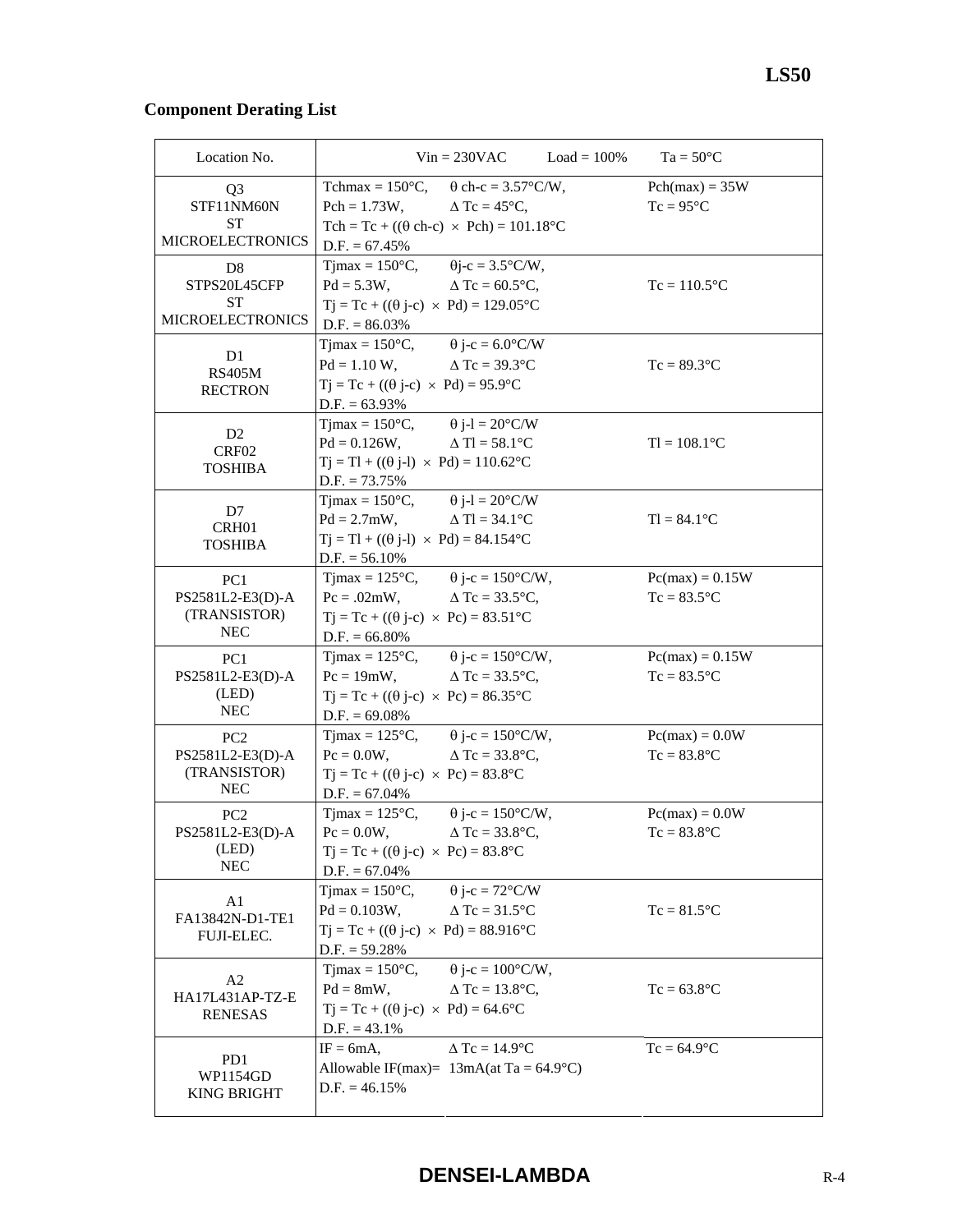# **3. Main components temperature rise** ∆**T list**

# **MODEL : LS50-5**

Condition:



|                                              |                             |                 | $\Delta T$ Temperature rise (°C) |                 |                 |  |  |
|----------------------------------------------|-----------------------------|-----------------|----------------------------------|-----------------|-----------------|--|--|
| <b>Output Derating</b><br>$Ta = 50^{\circ}C$ |                             | $Io = 100\%$    | $Io = 100\%$                     | $Io = 70%$      | $Io = 100\%$    |  |  |
| <b>Location No</b>                           | Parts Name                  | Mounting<br>(A) | Mounting<br>(B)                  | Mounting<br>(C) | Mounting<br>(D) |  |  |
| Q <sub>3</sub>                               | <b>MOSFET</b>               | 47.8            | 60.3                             | 44              | 52.6            |  |  |
| D <sub>1</sub>                               | <b>BRIDGE DIODE</b>         | 46.5            | 58.3                             | 43.4            | 49.5            |  |  |
| D <sub>8</sub>                               | F.R. DIODE                  | 63.9            | 59.4                             | 59.9            | 60.1            |  |  |
| A <sub>1</sub>                               | <b>CHIP IC</b>              | 32.5            | 43.3                             | 27.5            | 39.5            |  |  |
| A2                                           | <b>CHIP SHUNT REGULATOR</b> | 25.8            | 28.2                             | 41.8            | 21.9            |  |  |
| PC1                                          | <b>CHIP PHOTOCOUPLER</b>    | 33.3            | 31.5                             | 30.2            | 35.6            |  |  |
| T1                                           | <b>TRANS. PULSE</b>         | 48.2            | 44.6                             | 41.7            | 48              |  |  |
| L1                                           | <b>BALUN COIL</b>           | 46.3            | 55.5                             | 47              | 47.9            |  |  |
| L <sub>5</sub>                               | <b>CHOKE COIL</b>           | 51.5            | 50.3                             | 62.5            | 46.5            |  |  |
| C <sub>3</sub>                               | CAP. FILM                   | 25.5            | 32                               | 38.5            | 21.3            |  |  |
| C <sub>4</sub>                               | CAP. FILM                   | 33.9            | 51                               | 36              | 38.3            |  |  |
| C8                                           | CAP. ELECT.                 | 28              | 37.7                             | 23.8            | 32.2            |  |  |
| C <sub>2</sub>                               | CAP. CERAMIC                | 32.8            | 37.9                             | 39.2            | 25.3            |  |  |
| C20                                          | CAP. ELECT.                 | 27.7            | 27.2                             | 22              | 39.8            |  |  |
| C21                                          | CAP. ELECT.                 | 26.7            | 25.1                             | 21.7            | 39.4            |  |  |
| C <sub>26</sub>                              | CAP. ELECT.                 | 46.8            | 39.5                             | 41.9            | 37.1            |  |  |
| C27                                          | CAP. ELECT.                 | 48              | 44.5                             | 43.9            | 40              |  |  |
| C28                                          | CAP. ELECT.                 | 45.2            | 40.5                             | 44.2            | 36.4            |  |  |
| C29                                          | CAP. ELECT.                 | 43.5            | 37.7                             | 43.6            | 35.8            |  |  |
| C <sub>30</sub>                              | CAP. ELECT.                 | 40.6            | 42.2                             | 45.3            | 33.7            |  |  |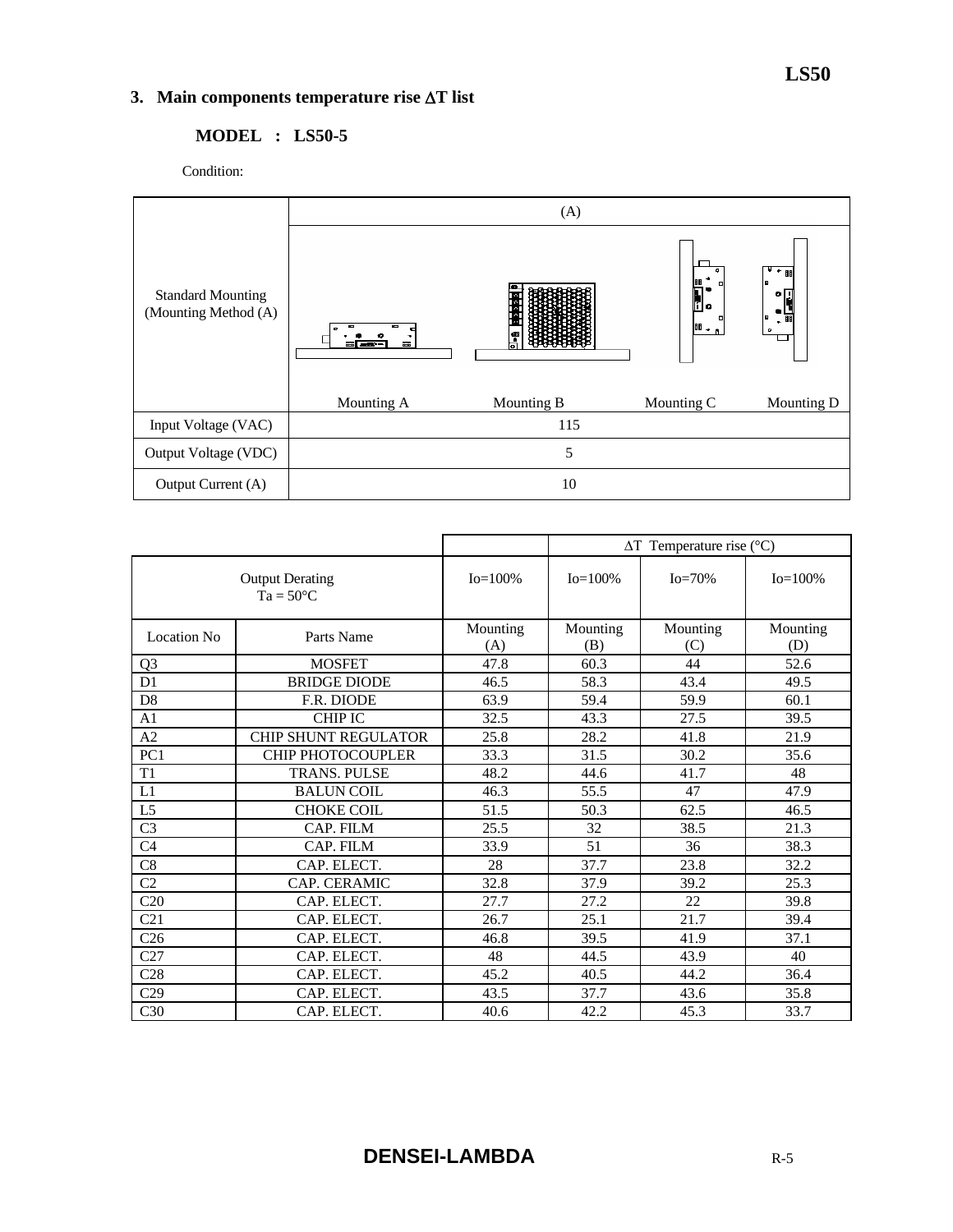# **3. Main components temperature rise** ∆**T list**

## **MODEL : LS50-5**

Condition:



|                    |                                              | $\Delta T$ Temperature rise (°C) |                 |                 |                 |  |
|--------------------|----------------------------------------------|----------------------------------|-----------------|-----------------|-----------------|--|
|                    | <b>Output Derating</b><br>$Ta = 50^{\circ}C$ | $Io = 100\%$                     | $Io = 100\%$    | $Io=70%$        | $Io = 100\%$    |  |
| <b>Location No</b> | Parts Name                                   | Mounting<br>(A)                  | Mounting<br>(B) | Mounting<br>(C) | Mounting<br>(D) |  |
| Q <sub>3</sub>     | <b>MOSFET</b>                                | 45                               | 57.5            | 42.3            | 49              |  |
| D <sub>1</sub>     | <b>BRIDGE DIODE</b>                          | 39.3                             | 51              | 37.1            | 41.3            |  |
| D <sub>8</sub>     | F.R. DIODE                                   | 60.5                             | 55.8            | 56.5            | 56.7            |  |
| A <sub>1</sub>     | <b>CHIP IC</b>                               | 31.5                             | 41.2            | 27              | 36.9            |  |
| A2                 | <b>CHIP SHUNT REGULATOR</b>                  | 24.9                             | 27.2            | 39.2            | 21.1            |  |
| PC <sub>1</sub>    | <b>CHIP PHOTOCOUPLER</b>                     | 31.4                             | 29.6            | 28.5            | 33.5            |  |
| T <sub>1</sub>     | <b>TRANS. PULSE</b>                          | 45.9                             | 42.3            | 39.9            | 45.4            |  |
| L1                 | <b>BALUN COIL</b>                            | 32.6                             | 41.9            | 31.9            | 31.3            |  |
| L <sub>5</sub>     | <b>CHOKE COIL</b>                            | 49.9                             | 49              | 59.5            | 45.3            |  |
| C <sub>3</sub>     | CAP. FILM                                    | 21.3                             | 28.3            | 30.9            | 18              |  |
| C <sub>4</sub>     | CAP. FILM                                    | 27.1                             | 42.4            | 29.6            | 29.8            |  |
| C8                 | CAP. ELECT.                                  | 24.7                             | 34.1            | 21.2            | 27.8            |  |
| C <sub>2</sub>     | CAP. CERAMIC                                 | 28.1                             | 34.1            | 33.8            | 22.4            |  |
| C20                | CAP. ELECT.                                  | 26.1                             | 25.4            | 20.9            | 37.2            |  |
| C <sub>21</sub>    | CAP. ELECT.                                  | 24.9                             | 23.5            | 20.6            | 37.1            |  |
| C <sub>26</sub>    | CAP. ELECT.                                  | 43.7                             | 36.8            | 39              | 34.6            |  |
| C27                | CAP. ELECT.                                  | 43.4                             | 40.3            | 39.7            | 36.1            |  |
| C28                | CAP. ELECT.                                  | 41.5                             | 37.4            | 40.5            | 33.7            |  |
| C29                | CAP. ELECT.                                  | 41                               | 35.6            | 40.6            | 33.8            |  |
| C30                | CAP. ELECT.                                  | 37.6                             | 39.7            | 41.6            | 31.8            |  |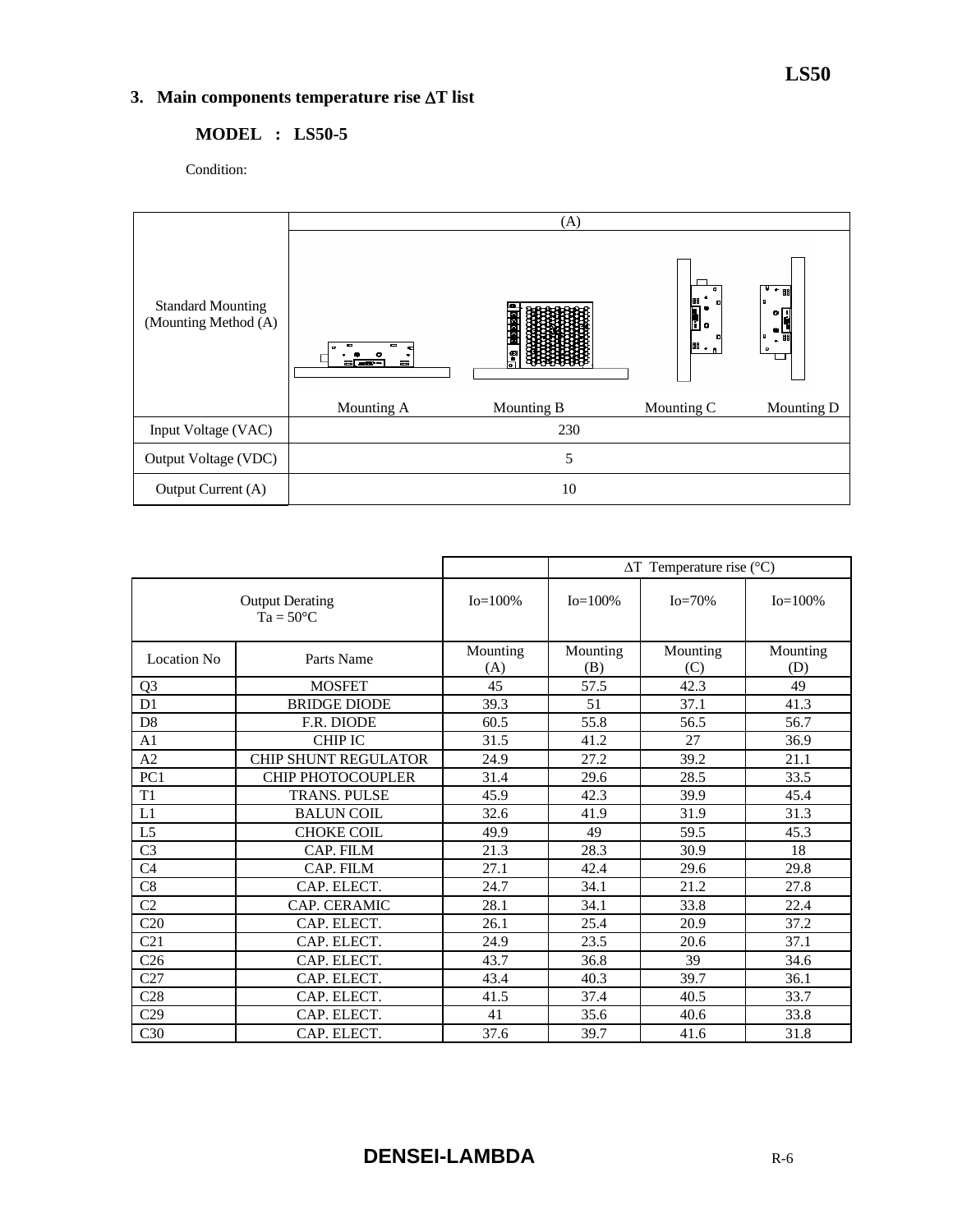# **LS50**

# **4. Electrolytic capacitor lifetime**

# **MODEL : LS50-5**



# $Vin = 115VAC$

|             | Life Time (years) |                |                |  |  |  |
|-------------|-------------------|----------------|----------------|--|--|--|
| Load $(\%)$ | $Ta =$            | $Ta =$         | $Ta =$         |  |  |  |
|             | $40^{\circ}$ C    | $50^{\circ}$ C | $70^{\circ}$ C |  |  |  |
| 50          | 10.0              | 5.1            | 1.3            |  |  |  |
| 60          | 8.8               | 4.4            | 1.1            |  |  |  |
| 70          | 7.4               | 3.7            | 0.9            |  |  |  |
| 80          | 6.6               | 3.3            |                |  |  |  |
| 90          | 6.4               | 3.2            |                |  |  |  |
| 100         | 5.0               | 2.5            |                |  |  |  |



### $Vin = 230VAC$

|             |                | Life Time (years) |                | 12                 |                            |    |    |                           |    |     |     |
|-------------|----------------|-------------------|----------------|--------------------|----------------------------|----|----|---------------------------|----|-----|-----|
| Load $(\%)$ | $Ta =$         | $Ta =$            | $Ta =$         | 10                 |                            |    |    |                           |    |     |     |
|             | $40^{\circ}$ C | $50^{\circ}$ C    | $70^{\circ}$ C |                    | 8                          |    |    |                           |    |     |     |
| 50          | 10.0           | 10.0              | 3.8            | Life Times (years) |                            |    |    |                           |    |     |     |
| 60          | 10.0           | 10.0              | 3.3            |                    | 6                          |    |    |                           |    |     |     |
| 70          | 10.0           | 10.0              | 3.0            |                    | 4                          |    |    | $\sim$ 1                  |    |     |     |
| 80          | 10.0           | 10.0              |                |                    | $\overline{2}$             |    |    | $\sim 10$                 |    |     |     |
| 90          | 10.0           | 9.6               |                |                    |                            |    |    |                           |    |     |     |
| 100         | 10.0           | 6.9               |                |                    | $\mathbf 0$<br>$\mathbf 0$ | 20 | 40 | 60                        | 80 | 100 | 120 |
|             |                |                   |                |                    |                            |    |    | <b>Output Current (%)</b> |    |     |     |

Note : E-cap life calculation is based on 8hrs/day operation.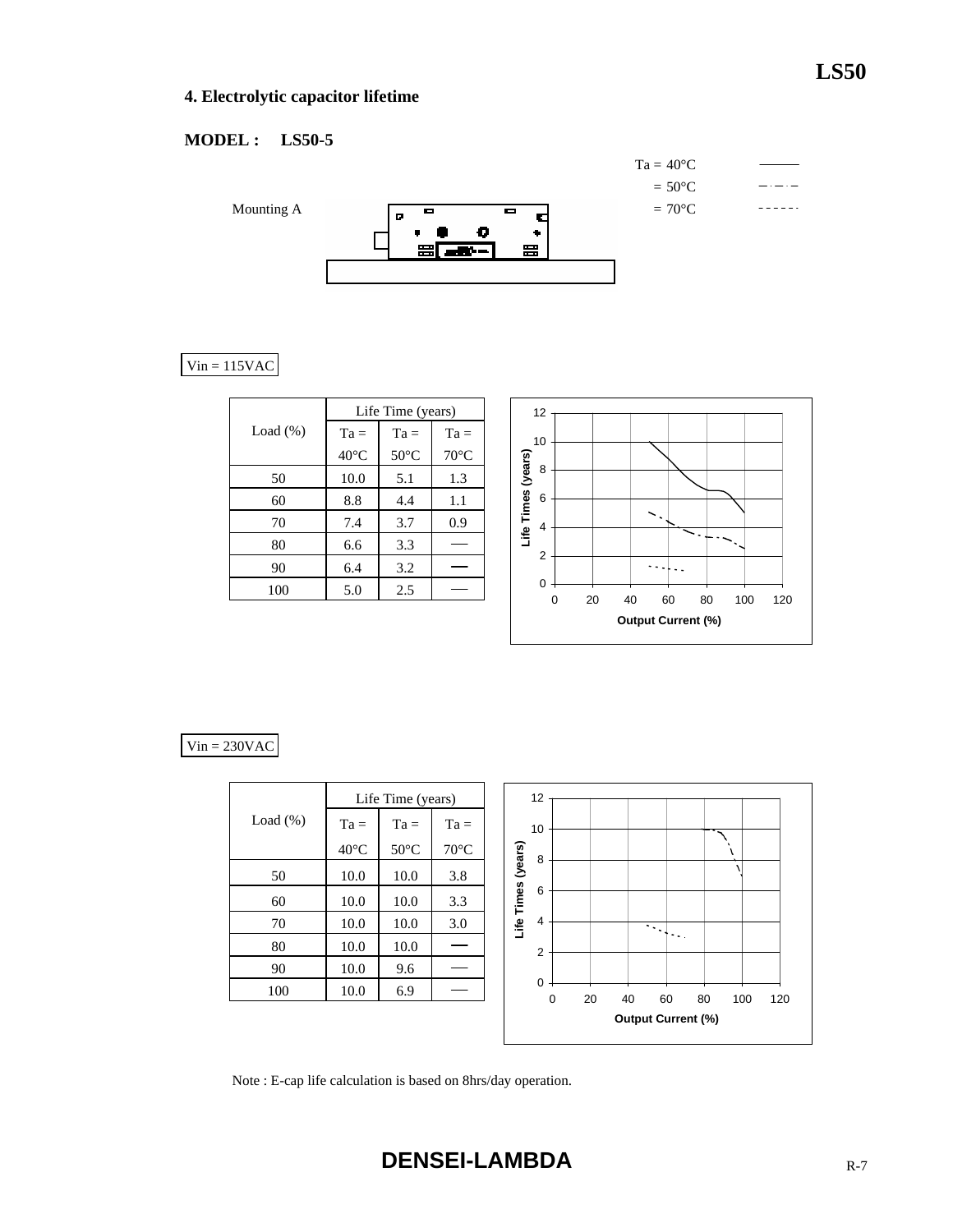# **4. Electrolytic capacitor lifetime**

# **MODEL : LS50-5**

Mounting B

Ţ

 $Vin = 115VAC$ 

|             | Life Time (years) |                |                |  |  |  |
|-------------|-------------------|----------------|----------------|--|--|--|
| Load $(\%)$ | $Ta =$            | $Ta =$         | $Ta =$         |  |  |  |
|             | $40^{\circ}$ C    | $50^{\circ}$ C | $70^{\circ}$ C |  |  |  |
| 50          | 9.0               | 4.5            | 1.1            |  |  |  |
| 60          | 7.3               | 3.6            | 0.9            |  |  |  |
| 70          | 5.7               | 2.9            | 0.7            |  |  |  |
| 80          | 4.5               | 2.2            |                |  |  |  |
| 90          | 3.4               | 1.7            |                |  |  |  |
| 100         | 2.6               | 1.3            |                |  |  |  |



# $Vin = 230VAC$

|             |                | Life Time (years) |                | 12                                                               |
|-------------|----------------|-------------------|----------------|------------------------------------------------------------------|
| Load $(\%)$ | $Ta =$         | $Ta =$            | $Ta =$         | 10<br>╲                                                          |
|             | $40^{\circ}$ C | $50^{\circ}$ C    | $70^{\circ}$ C | $\mathbf{x}$<br>8                                                |
| 50          | 10.0           | 10.0              | 2.8            | Life Times (years)                                               |
| 60          | 10.0           | 8.9               | 2.2            | 6<br>٠                                                           |
| 70          | 10.0           | 7.7               | 1.9            | $\overline{4}$                                                   |
| 80          | 10.0           | 6.3               |                | $\mathcal{O}(\mathcal{E})$<br>$\overline{2}$                     |
| 90          | 10.0           | 5.3               |                |                                                                  |
| 100         | 8.7            | 4.4               |                | $\mathbf 0$<br>$\mathbf 0$<br>120<br>20<br>80<br>40<br>60<br>100 |
|             |                |                   |                | <b>Output Current (%)</b>                                        |

Note : E-cap life calculation is based on 8hrs/day operation.

**DENSEI-LAMBDA** R-8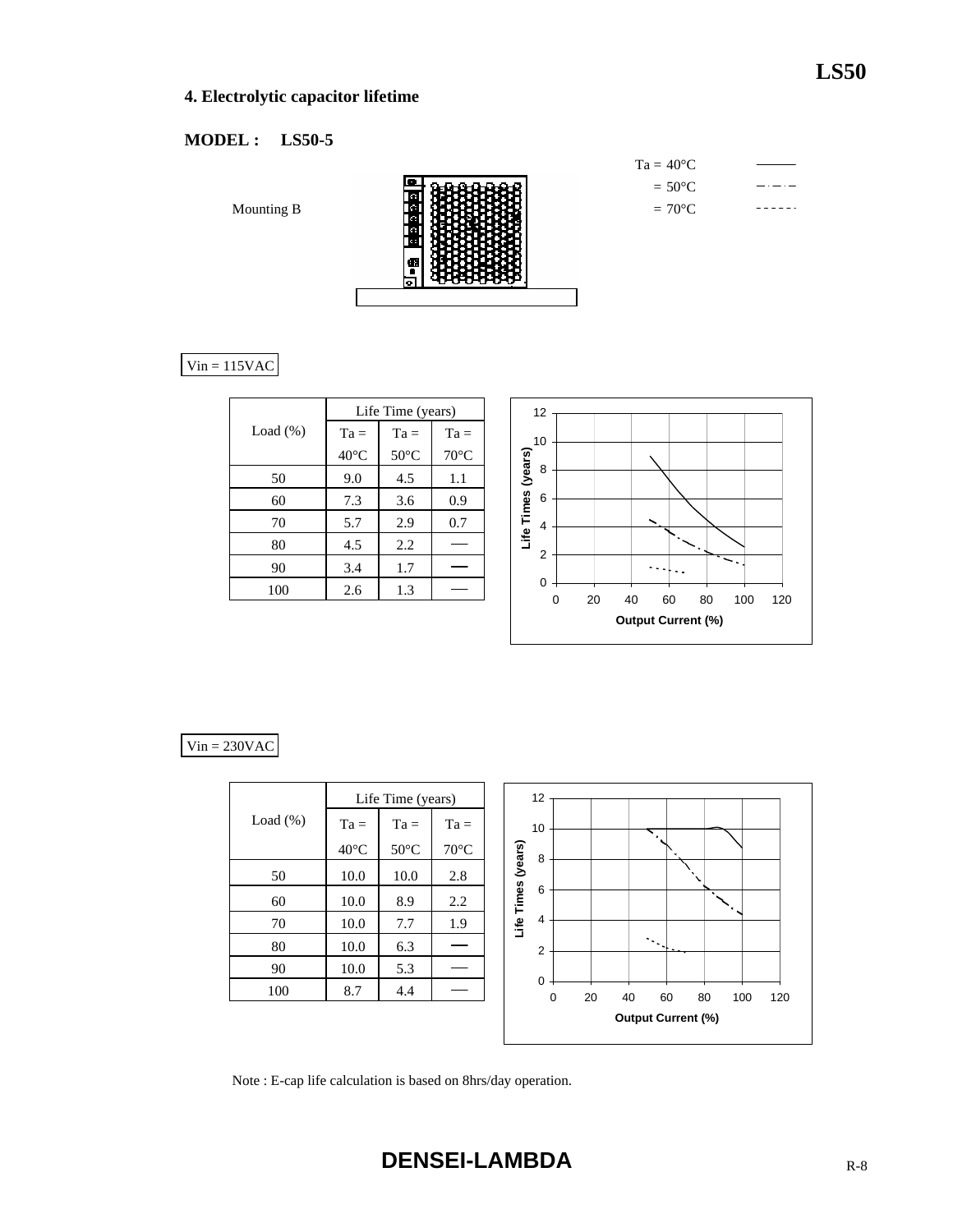# **4. Electrolytic capacitor lifetime**

## **MODEL : LS50-5**



### $Vin = 230VAC$

|             |                | Life Time (years) |                |                    | 12             |    |                                 |                                                  |    |     |     |
|-------------|----------------|-------------------|----------------|--------------------|----------------|----|---------------------------------|--------------------------------------------------|----|-----|-----|
| Load $(\%)$ | $Ta =$         | $Ta =$            | $Ta =$         |                    | 10             |    |                                 |                                                  |    |     |     |
|             | $40^{\circ}$ C | $50^{\circ}$ C    | $70^{\circ}$ C |                    | 8              |    |                                 |                                                  |    |     |     |
| 50          | 10.0           | 10.0              | 4.4            | Life Times (years) |                |    |                                 |                                                  |    |     |     |
| 60          | 10.0           | 10.0              | 3.9            |                    | 6              |    |                                 |                                                  |    |     |     |
| 70          | 10.0           | 10.0              | 3.1            |                    | 4              |    | ÷.,                             | $\mathbb{C}[\mathbf{v}_{\mathbf{u},\mathbf{u}}]$ |    |     |     |
| 80          | 10.0           |                   |                |                    | $\overline{2}$ |    |                                 |                                                  |    |     |     |
| 90          | 10.0           |                   |                |                    |                |    |                                 |                                                  |    |     |     |
| 100         | 10.0           |                   |                |                    | $\mathbf 0$    |    |                                 |                                                  |    |     |     |
|             |                |                   |                |                    | 0              | 20 | 40<br><b>Output Current (%)</b> | 60                                               | 80 | 100 | 120 |

Note : E-cap life calculation is based on 8hrs/day operation.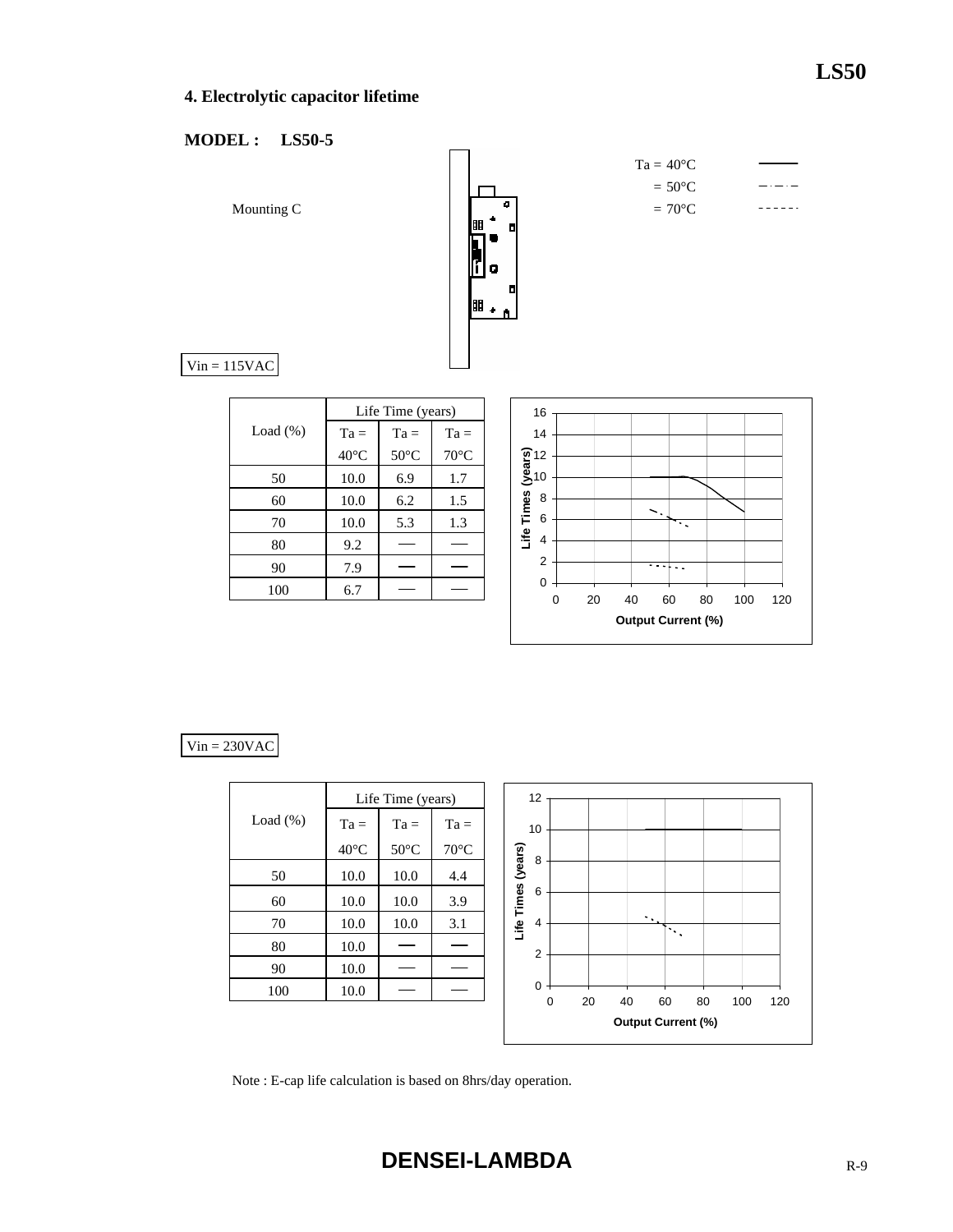# **4. Electrolytic capacitor lifetime**

## **MODEL : LS50-5**



 $Ta = 40^{\circ}C$  $= 50^{\circ}C$  $\begin{array}{cccccccccc} \bot & \bot & \bot & \bot & \bot & \bot \end{array}$ 

 $Vin = 115VAC$ 

|             | Life Time (years) |                |                |  |  |  |  |  |  |  |  |
|-------------|-------------------|----------------|----------------|--|--|--|--|--|--|--|--|
| Load $(\%)$ | $Ta =$            | $Ta =$         | $Ta =$         |  |  |  |  |  |  |  |  |
|             | $40^{\circ}$ C    | $50^{\circ}$ C | $70^{\circ}$ C |  |  |  |  |  |  |  |  |
| 50          | 10.0              | 5.5            | 1.4            |  |  |  |  |  |  |  |  |
| 60          | 9.2               | 4.6            | 1.1            |  |  |  |  |  |  |  |  |
| 70          | 7.4               | 3.7            | 0.9            |  |  |  |  |  |  |  |  |
| 80          | 6.0               | 3.0            |                |  |  |  |  |  |  |  |  |
| 90          | 4.7               | 2.4            |                |  |  |  |  |  |  |  |  |
| 100         | 3.7               | 1.9            |                |  |  |  |  |  |  |  |  |



## $Vin = 230VAC$

|             |                | Life Time (years) |                | 12                 |   |
|-------------|----------------|-------------------|----------------|--------------------|---|
| Load $(\%)$ | $Ta =$         | $Ta =$            | $Ta =$         | 10                 |   |
|             | $40^{\circ}$ C | $50^{\circ}$ C    | $70^{\circ}$ C |                    | 8 |
| 50          | 10.0           | 10.0              | 3.7            | Life Times (years) |   |
| 60          | 10.0           | 10.0              | 3.0            |                    | 6 |
| 70          | 10.0           | 10.0              | 2.7            |                    | 4 |
| 80          | 10.0           | 9.4               |                |                    | 2 |
| 90          | 10.0           | 7.8               |                |                    |   |
| 100         | 10.0           | 6.8               |                |                    | 0 |
|             |                |                   |                |                    |   |



Note : E-cap life calculation is based on 8hrs/day operation.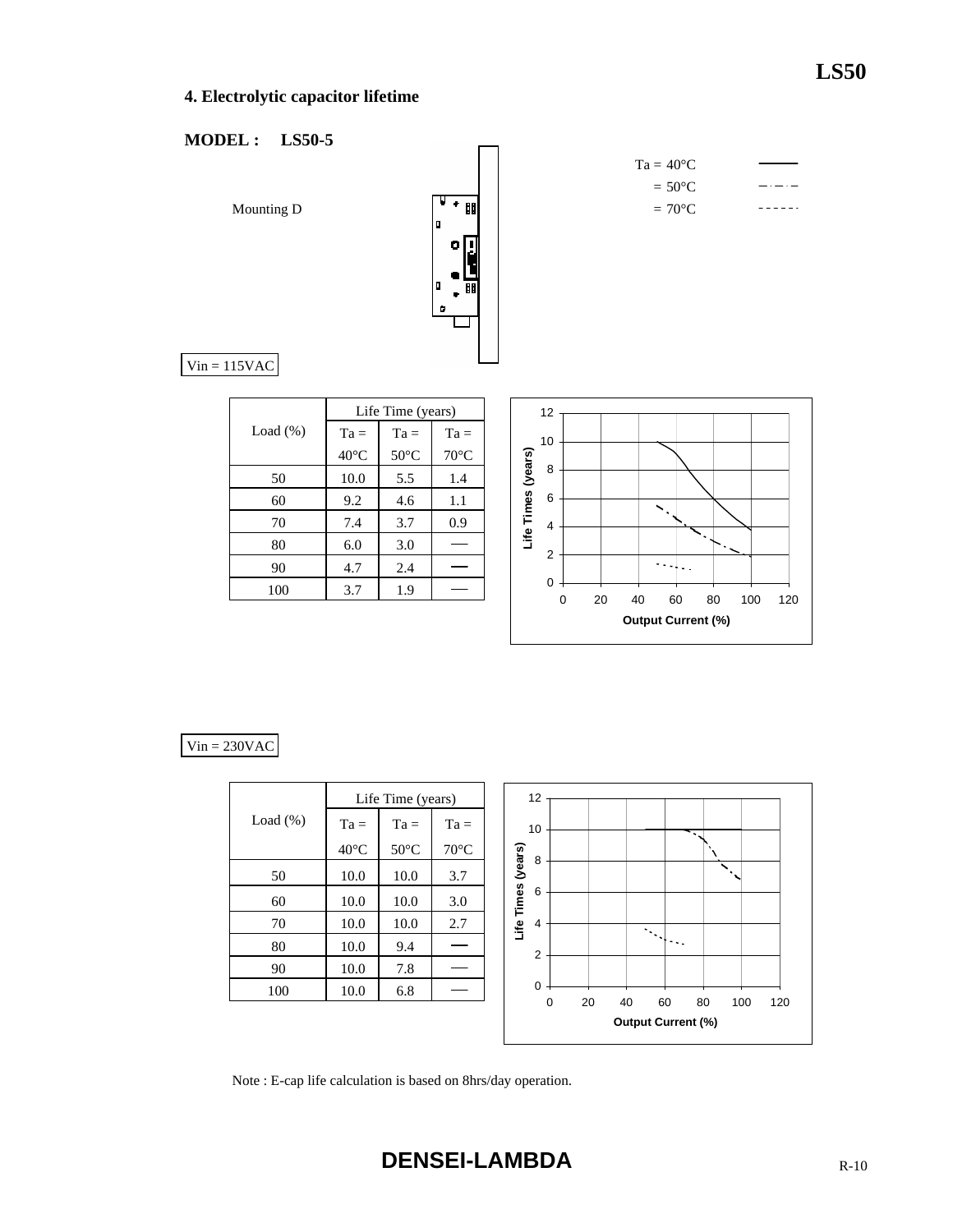## **5. Vibration Test**

## **MODEL : LS50-5**

#### **(1) Vibration Test Class**

Frequency Variable Endurance Test

#### **(2) Equipment Used**

| Controller | F-400-BM-E47 (EMIC CORP.) |
|------------|---------------------------|
| Vibrator   | 905-FN (EMIC CORP.)       |
| Serial no. | 22965                     |

#### **(3) The Number Of D.U.T. (Device Under Test)**

1 Unit

#### **(4) Test Conditions**

| Sweep Frequency | $10 - 55$ Hz | Direction     | X. Y. Z          |
|-----------------|--------------|---------------|------------------|
| Sweep Time      | 1 minute     | Test Time     | 1 hour each axis |
| Acceleration    | 2G           | Non-operation |                  |
| Mounting        | A and B      |               |                  |

#### **(5) Test Method**



Fix the PSUT on the universal plate via two M3 tapped holes on the chassis of the power supply. Standard mounting position as per test specification.

#### **(6) Test results - OK**

| Test Conditions : | Vin           | $= 230$ Vac |
|-------------------|---------------|-------------|
|                   | Ambient Temp. | $= +25$ °C  |

**PSUT State** Before Test X 1 5.046 1 OK Y OK test 5.046 Z 5.046 OK **Check Item** Vo1 5.046 **Output Voltage (V)** After

# **DENSEI-LAMBDA** R-11

Load Condition : Full Load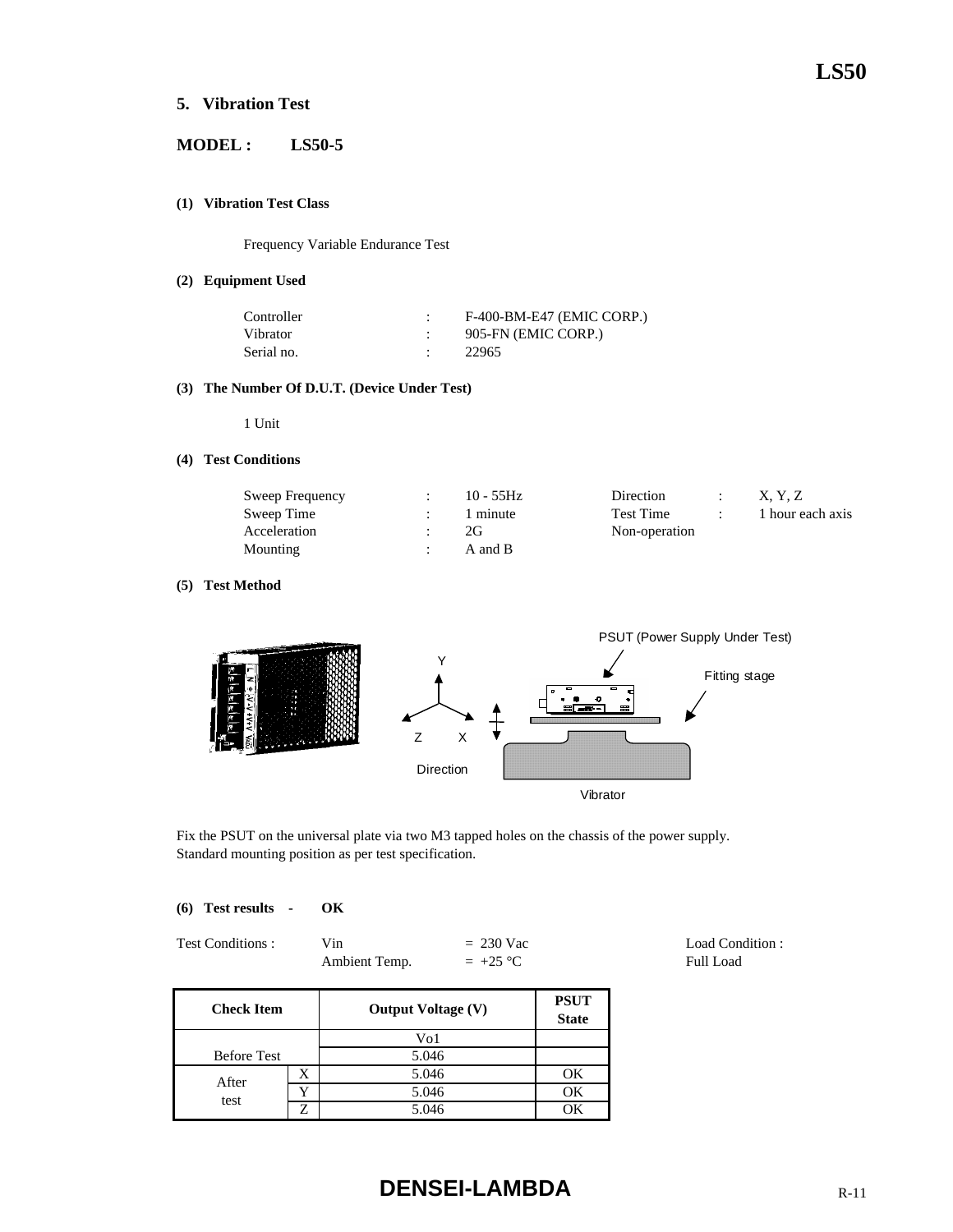## **6. Noise simulate test**

 **MODEL : LS50-5** 

**(1) Test circuit and equipment** 



Simulator **:** INS-400L Noise Laboratory Co.,LTD

## **(2) Test conditions**

| Input voltage       | : 115,230VAC                        | • Noise level            | $\cdot$ | $0V - 2.4kV$                 |
|---------------------|-------------------------------------|--------------------------|---------|------------------------------|
| Output voltage      | Rated                               | • Phase shift            |         | $0^{\circ} \sim 360^{\circ}$ |
| Output current      | 0%, 100%                            | • Polarity               |         | $: +$ , -                    |
| Ambient temperature | $\div$ 25 °C                        | $\bullet$ Mode           |         | Normal Common                |
| Pulse Width         | : $0 \text{ns} \sim 1000 \text{ns}$ | $\bullet$ Trigger select |         | : Line                       |
|                     |                                     |                          |         |                              |

## **(3) Acceptable conditions**

- 1. Not to be broken.
- 2. No output shutdown.
- 3. No other out of order.

## **(4) Test result O K**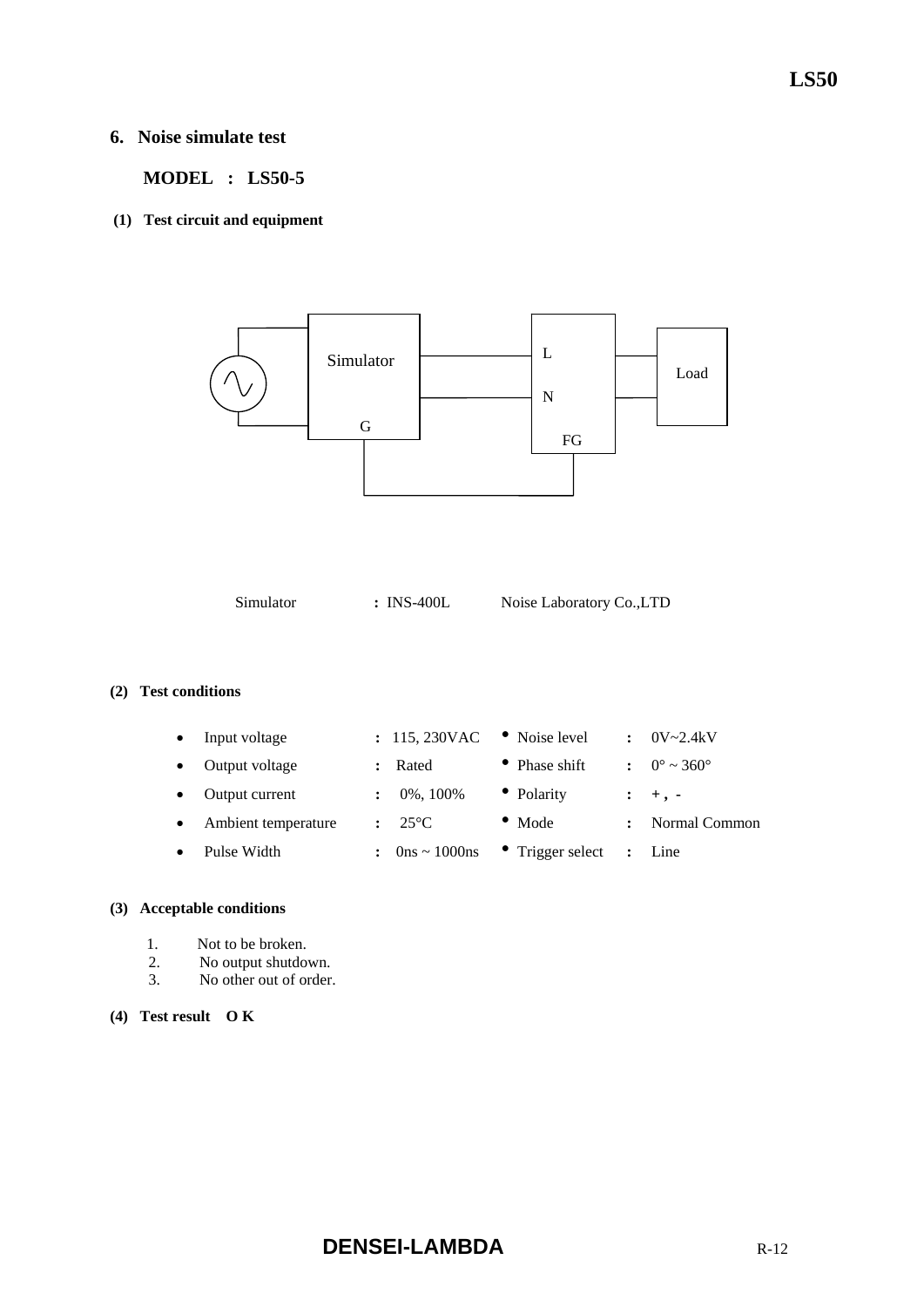#### **7. Abnormal test**

#### **MODEL : LS50-5**

#### **(1) Test Condition**

Input Voltage : 230VAC Output Current : 100% Ta : 25°C, 70% RH

#### **(2) Test Results**

|                  |                 |                         |                        |             |                     |                         |                         |                |                |                        |                        |                      |                      |                        |                |                | (Da: Damaged)                     |
|------------------|-----------------|-------------------------|------------------------|-------------|---------------------|-------------------------|-------------------------|----------------|----------------|------------------------|------------------------|----------------------|----------------------|------------------------|----------------|----------------|-----------------------------------|
|                  |                 | <b>Test Position</b>    | <b>Test Mode</b>       |             | <b>Test Results</b> |                         |                         |                |                |                        |                        |                      |                      |                        |                |                |                                   |
|                  |                 |                         |                        |             | $\mathbf{1}$        | $\overline{2}$          | $\mathfrak{Z}$          | $\overline{4}$ | $\overline{5}$ | 6                      | $\boldsymbol{7}$       | $\sqrt{8}$           | 9                    | 10                     | 11             | 12             |                                   |
|                  |                 |                         |                        |             | $\overline{F}$      | $\overline{\mathbf{S}}$ | $\overline{\mathbf{B}}$ | $\mathbf S$    | $\overline{R}$ | $\overline{D}$         | $\overline{F}$         | $\overline{O}$       | $\overline{0}$       | $\overline{N}$         | $\overline{N}$ | $\overline{O}$ |                                   |
|                  |                 |                         | ${\bf S}$              |             | $\bf{I}$            | M                       | U                       | М              | E              | A                      | U                      | $\cdot$              | $\cdot$              | $\mathbf{O}$           | $\mathbf{O}$   | $\mathbf T$    |                                   |
|                  |                 |                         | H                      | $\mathbf O$ | ${\mathbb R}$       | $\mathbf O$             | ${\mathbb R}$           | E              | D              | $\mathbf M$            | $\mathbf S$            | $\mathbf C$          | $\mathbf V$          |                        |                | $\, {\rm H}$   |                                   |
| No.              | <b>LOCATION</b> | TEST POINT              | $\mathbf{O}$           | ${\bf P}$   | E                   | K                       | $\mathbf S$             | L              |                | A                      | E                      | $\cdot$              | $\ddot{\phantom{a}}$ | $\mathbf{O}$           | $\mathsf C$    | E              | <b>NOTE</b>                       |
|                  |                 |                         | $\mathbb{R}$           | E           |                     | E                       | $\mathbf T$             | $\mathbf L$    | H              | ${\bf G}$              |                        | ${\bf P}$            | $\, {\bf P}$         | U                      | $\, {\rm H}$   | ${\bf R}$      |                                   |
|                  |                 |                         | $\mathbf T$            | ${\bf N}$   |                     |                         |                         |                | $\mathbf{O}$   | E                      | B                      | $\ddot{\phantom{a}}$ |                      | $\mathbf T$            | A              |                |                                   |
|                  |                 |                         |                        |             |                     |                         |                         |                | $\mathbf T$    |                        | L                      |                      |                      | ${\bf P}$              | ${\bf N}$      |                |                                   |
|                  |                 |                         |                        |             |                     |                         |                         |                |                |                        | $\mathbf O$            |                      |                      | U                      | ${\bf G}$      |                |                                   |
|                  |                 |                         |                        |             |                     |                         |                         |                |                |                        | W                      |                      |                      | $\mathbf T$            | $\mathbf E$    |                |                                   |
| $\mathbf{1}$     | D1              | $(+) - (-)$             | $\bullet$              |             |                     |                         |                         |                |                | $\bullet$              | $\bullet$              |                      |                      | $\bullet$              |                |                | Da : F1                           |
| 2                | D2              |                         | $\bullet$              | $\bullet$   |                     |                         |                         |                |                |                        |                        |                      |                      | $\bullet$              | $\bullet$      |                |                                   |
|                  |                 |                         | $\bullet$              |             |                     |                         |                         |                |                |                        |                        |                      |                      | $\bullet$              |                |                |                                   |
| 3                | D <sub>3</sub>  |                         |                        | $\bullet$   |                     |                         |                         |                |                |                        |                        |                      |                      |                        | $\bullet$      |                |                                   |
|                  |                 |                         | $\bullet$              |             |                     |                         |                         |                |                |                        |                        |                      |                      |                        | $\bullet$      |                |                                   |
| $\overline{4}$   | D4              |                         |                        | $\bullet$   |                     |                         |                         |                |                |                        |                        |                      |                      | $\bullet$              |                |                |                                   |
|                  |                 | D4/R24                  | $\bullet$              |             |                     |                         |                         |                |                |                        |                        |                      |                      |                        | $\bullet$      |                |                                   |
| 5                | D <sub>5</sub>  | R <sub>24</sub>         |                        | $\bullet$   |                     |                         |                         |                |                |                        |                        |                      |                      | $\bullet$              |                |                |                                   |
|                  |                 | D4                      |                        | $\bullet$   |                     |                         |                         |                |                |                        |                        |                      |                      |                        | $\bullet$      |                |                                   |
| 6                | D7              |                         | $\bullet$              |             |                     |                         |                         |                |                | $\bullet$              |                        |                      |                      |                        |                | $\bullet$      | Hiccup, Da: R31, R32              |
|                  |                 |                         |                        | $\bullet$   |                     |                         |                         |                |                |                        |                        |                      |                      | $\bullet$              |                |                |                                   |
| $\boldsymbol{7}$ | D <sub>8</sub>  |                         | $\bullet$              |             |                     |                         |                         |                |                |                        |                        |                      |                      | $\bullet$              |                |                | No Damage                         |
|                  |                 |                         |                        | $\bullet$   |                     |                         |                         |                |                | $\bullet$              |                        |                      |                      | $\bullet$              |                |                | Da: R35, A1                       |
|                  |                 | $3 - 4$                 | $\bullet$              | $\bullet$   |                     |                         |                         |                |                |                        |                        |                      |                      | $\bullet$              | $\bullet$      | $\bullet$      | Latch                             |
|                  |                 | $1 - 6$                 | $\bullet$              |             |                     |                         |                         |                |                |                        |                        |                      |                      | $\bullet$              |                | $\bullet$      | Latch                             |
|                  |                 |                         |                        | $\bullet$   |                     |                         |                         |                |                |                        |                        |                      |                      |                        | $\bullet$      |                |                                   |
| 8                | Q1              | $3 - 5$                 | $\bullet$              |             |                     |                         |                         |                |                |                        |                        |                      |                      | $\bullet$              |                | $\bullet$      | Latch                             |
|                  |                 |                         |                        | $\bullet$   |                     |                         |                         |                |                |                        |                        |                      |                      |                        | $\bullet$      |                |                                   |
|                  |                 | $6 - 2$                 | $\bullet$              |             |                     |                         |                         |                |                |                        |                        |                      |                      | $\bullet$              |                | $\bullet$      | Latch                             |
|                  |                 |                         |                        | $\bullet$   |                     |                         |                         |                |                |                        |                        |                      |                      |                        | $\bullet$      |                |                                   |
|                  |                 | $C - E$                 | $\bullet$              |             |                     |                         |                         |                |                |                        |                        |                      |                      |                        | $\bullet$      |                |                                   |
| 9                | Q2              | $B - E$                 | $\bullet$              |             |                     |                         |                         |                |                |                        |                        |                      |                      |                        |                | $\bullet$      | Hiccup                            |
|                  |                 | $C - B$                 | $\bullet$              |             |                     |                         |                         |                |                |                        |                        |                      |                      |                        |                | $\bullet$      | Hiccup                            |
|                  |                 | ${\bf G}$ - ${\bf S}$   | $\bullet$              |             |                     |                         |                         |                |                | $\bullet$              |                        |                      |                      | $\bullet$              |                |                | Da: R35                           |
| 10               | Q <sub>3</sub>  | $D - G$<br>$D-S$        | $\bullet$<br>$\bullet$ |             |                     |                         |                         |                |                | $\bullet$<br>$\bullet$ | $\bullet$<br>$\bullet$ |                      |                      | $\bullet$<br>$\bullet$ |                |                | Da: R35,Z1,Z2,F1<br>Da: F1,R35,Z1 |
| 11               | C8              | $(+)$ Bulk - $(-)$ Bulk | $\bullet$              |             |                     |                         |                         |                |                | $\bullet$              | $\bullet$              |                      |                      | $\bullet$              |                |                | Da:F1                             |
|                  |                 |                         | $\bullet$              |             |                     |                         |                         |                |                |                        |                        |                      |                      | $\bullet$              |                |                |                                   |
| 12               | C15             |                         |                        | $\bullet$   |                     |                         |                         |                |                |                        |                        |                      |                      |                        | $\bullet$      |                |                                   |
|                  |                 |                         | $\bullet$              |             |                     |                         |                         |                |                |                        |                        |                      |                      | $\bullet$              |                |                |                                   |
| 13               | C16             |                         |                        | $\bullet$   |                     |                         |                         |                |                | $\bullet$              | $\bullet$              |                      |                      | $\bullet$              |                |                | Da: Q3,F1,Z2                      |
|                  |                 | C17/R24                 | $\bullet$              |             |                     |                         |                         |                |                | $\bullet$              |                        |                      |                      | $\bullet$              |                |                | Da: Q3,Z2                         |
| 14               | C17/R24         | C17                     |                        | $\bullet$   |                     |                         |                         |                |                |                        |                        |                      |                      |                        | $\bullet$      |                |                                   |
|                  |                 | R24                     |                        | $\bullet$   |                     |                         |                         |                |                |                        |                        |                      |                      |                        | $\bullet$      |                |                                   |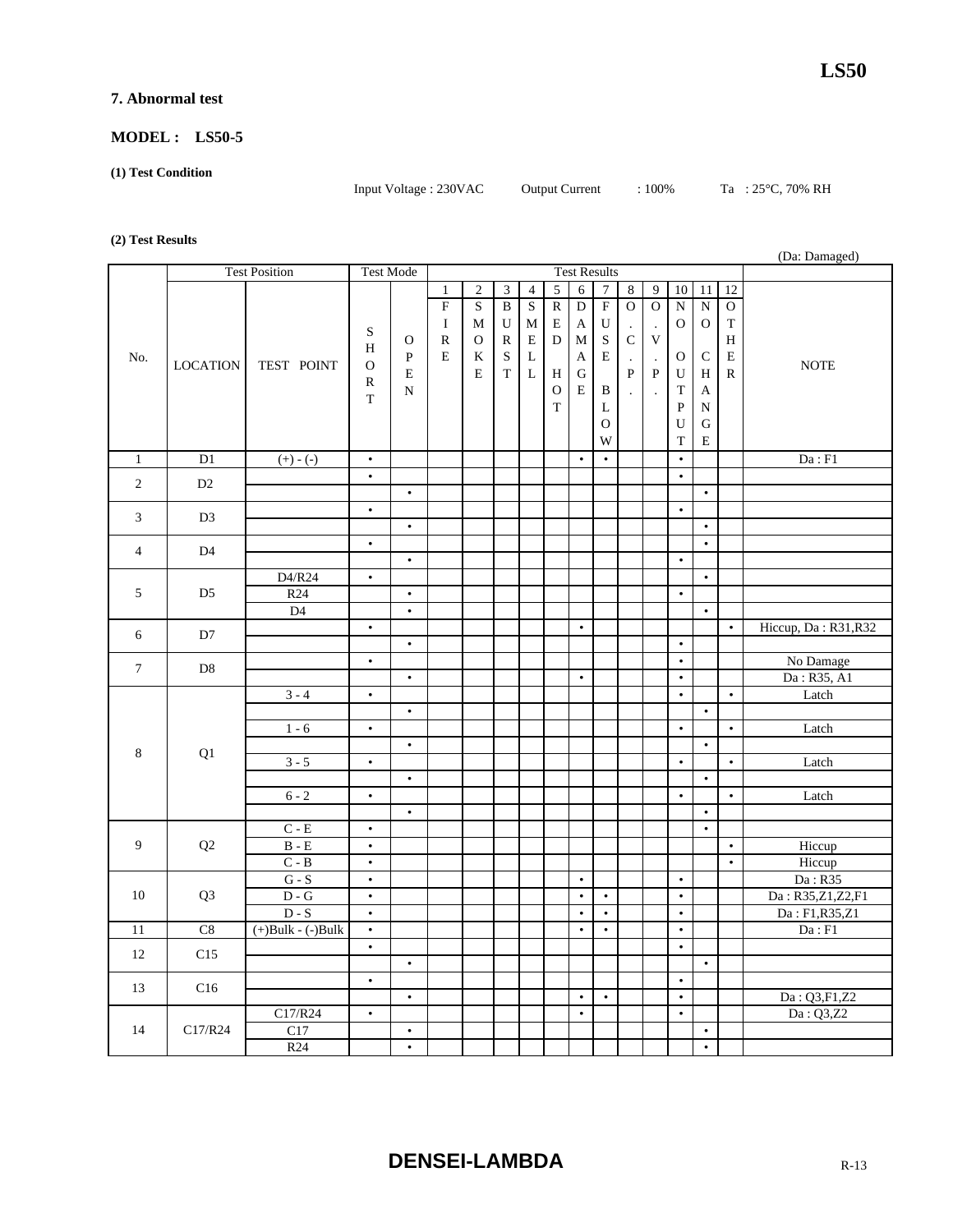#### **7. Abnormal test**

#### **MODEL : LS50-5**

#### **(1) Test Condition**

Input Voltage : 230VAC Output Current : 100% Ta : 25°C, 70% RH

#### **(2) Test Results**

|     |                 |                             |              |              |                     |              |                         |                         |                |                |                  |                |                |                |                |                | (Da: Damaged)        |
|-----|-----------------|-----------------------------|--------------|--------------|---------------------|--------------|-------------------------|-------------------------|----------------|----------------|------------------|----------------|----------------|----------------|----------------|----------------|----------------------|
|     |                 | <b>Test Position</b>        | Test Mode    |              | <b>Test Results</b> |              |                         |                         |                |                |                  |                |                |                |                |                |                      |
|     |                 |                             |              |              | $\mathbf{1}$        | $\sqrt{2}$   | $\overline{3}$          | $\overline{4}$          | $\overline{5}$ | $\overline{6}$ | $\boldsymbol{7}$ | $\sqrt{8}$     | 9              | $10\,$         | 11             | 12             |                      |
|     |                 |                             |              |              | $\overline{F}$      | $\mathbf S$  | $\overline{\mathbf{B}}$ | $\overline{\mathbf{S}}$ | $\overline{R}$ | $\overline{D}$ | $\overline{F}$   | $\overline{O}$ | $\overline{0}$ | $\overline{N}$ | $\overline{N}$ | $\overline{O}$ |                      |
|     |                 |                             |              |              | $\bf{I}$            | M            | U                       | M                       | $\mathbf E$    | A              | U                | $\cdot$        | $\cdot$        | 0              | $\mathbf{O}$   | $\mathbf T$    |                      |
|     |                 |                             | ${\bf S}$    | $\mathbf{O}$ | $\mathbb R$         | $\mathcal O$ | $\mathbb{R}$            | E                       | ${\bf D}$      | $\mathbf M$    | ${\bf S}$        | ${\bf C}$      | $\mathbf V$    |                |                | $\, {\rm H}$   |                      |
| No. |                 |                             | H            | ${\bf P}$    | E                   | K            | ${\bf S}$               | L                       |                | A              | E                | $\cdot$        | $\cdot$        | $\mathbf{O}$   | $\mathsf{C}$   | ${\bf E}$      |                      |
|     | <b>LOCATION</b> | TEST POINT                  | $\mathbf{O}$ | E            |                     | E            | $\mathbf T$             | $\mathbf L$             | H              | ${\bf G}$      |                  | ${\bf P}$      | $\, {\bf P}$   | U              | H              | ${\bf R}$      | <b>NOTE</b>          |
|     |                 |                             | $\mathbb{R}$ | $\mathbf N$  |                     |              |                         |                         | $\mathbf{O}$   | E              | B                | $\cdot$        |                | T              | A              |                |                      |
|     |                 |                             | T            |              |                     |              |                         |                         | T              |                | L                |                |                | $\mathbf{P}$   | $\mathbf N$    |                |                      |
|     |                 |                             |              |              |                     |              |                         |                         |                |                | $\mathbf O$      |                |                | U              | G              |                |                      |
|     |                 |                             |              |              |                     |              |                         |                         |                |                | W                |                |                | $\mathbf T$    | $\mathbf E$    |                |                      |
|     |                 |                             | $\bullet$    |              |                     |              |                         |                         |                |                |                  |                |                |                | $\bullet$      |                |                      |
| 15  | C36 OR C37      |                             |              | $\bullet$    |                     |              |                         |                         |                |                |                  |                |                |                |                | $\bullet$      | <b>Hissing</b> sound |
|     |                 | $1 - 2$                     | $\bullet$    |              |                     |              |                         |                         |                |                |                  |                | $\bullet$      | $\bullet$      |                |                | Latch                |
|     |                 | $3 - 4$                     | $\bullet$    |              |                     |              |                         |                         |                |                |                  |                |                | $\bullet$      |                |                |                      |
| 16  | PC <sub>1</sub> | $1 - 2$                     |              | $\bullet$    |                     |              |                         |                         |                |                |                  |                | $\bullet$      | $\bullet$      |                |                | Latch                |
|     |                 | $3 - 4$                     |              | $\bullet$    |                     |              |                         |                         |                |                |                  |                |                | $\bullet$      |                |                |                      |
|     |                 | $3 - 4$                     | $\bullet$    |              |                     |              |                         |                         |                |                |                  |                |                | $\bullet$      |                |                |                      |
| 17  | PC <sub>2</sub> |                             |              | $\bullet$    |                     |              |                         |                         |                |                |                  |                |                |                | $\bullet$      |                |                      |
|     |                 | $1 - 2$                     | $\bullet$    |              |                     |              |                         |                         |                |                |                  |                |                |                | $\bullet$      |                |                      |
|     |                 |                             |              | $\bullet$    |                     |              |                         |                         |                |                |                  |                |                |                | $\bullet$      |                |                      |
|     |                 | Vcc - GND                   | $\bullet$    |              |                     |              |                         |                         |                |                |                  |                |                | $\bullet$      |                |                |                      |
|     |                 | Vref - GND                  | $\bullet$    |              |                     |              |                         |                         |                |                |                  |                |                | $\bullet$      |                |                |                      |
|     |                 | Isense - GND                | $\bullet$    |              |                     |              |                         |                         |                | $\bullet$      |                  |                |                | $\bullet$      |                |                | Da: Q3,Z2            |
| 18  | A1              | RtCt - GND                  | $\bullet$    |              |                     |              |                         |                         |                |                |                  |                |                | $\bullet$      |                |                |                      |
|     |                 | $FB - GND$                  | $\bullet$    |              |                     |              |                         |                         |                |                |                  |                |                |                | $\bullet$      |                |                      |
|     |                 | Comp - GND                  | $\bullet$    |              |                     |              |                         |                         |                |                |                  |                |                | $\bullet$      |                |                |                      |
|     |                 | Out - GND                   | $\bullet$    |              |                     |              |                         |                         |                |                |                  |                |                | $\bullet$      |                |                |                      |
|     |                 | $A - K$                     | $\bullet$    |              |                     |              |                         |                         |                |                |                  |                |                | $\bullet$      |                |                |                      |
| 19  | A2              | $R - K$                     | $\bullet$    |              |                     |              |                         |                         |                |                |                  |                |                |                |                | $\bullet$      | $V_0 = 3.68V$        |
|     |                 | $\mathbb{R}$ - $\mathbb{A}$ | $\bullet$    |              |                     |              |                         |                         |                |                |                  |                |                | $\bullet$      |                | $\bullet$      | Latch                |
|     |                 | Np                          | $\bullet$    |              |                     |              |                         |                         |                |                |                  |                |                | $\bullet$      |                |                |                      |
| 20  | T1              | <b>Nbias</b>                | $\bullet$    |              |                     |              |                         |                         |                |                |                  |                |                | $\bullet$      |                |                |                      |
|     |                 | $_{\mathrm{Ns}}$            | $\bullet$    |              |                     |              |                         |                         |                |                |                  |                |                | $\bullet$      |                |                |                      |
| 21  | PD1             |                             | $\bullet$    |              |                     |              |                         |                         |                |                |                  |                |                |                | $\bullet$      |                |                      |
|     |                 |                             |              | $\bullet$    |                     |              |                         |                         |                |                |                  |                |                |                | $\bullet$      |                |                      |
| 22  | Z1              |                             | $\bullet$    |              |                     |              |                         |                         |                |                |                  |                |                | $\bullet$      |                |                |                      |
|     |                 |                             | $\bullet$    | $\bullet$    |                     |              |                         |                         |                | $\bullet$      |                  |                |                | $\bullet$      | $\bullet$      |                |                      |
| 23  | Z2              |                             |              | $\bullet$    |                     |              |                         |                         |                |                |                  |                |                |                | $\bullet$      |                | Da:Q2                |
|     |                 |                             | $\bullet$    |              |                     |              |                         |                         |                |                |                  |                |                |                | $\bullet$      |                |                      |
| 24  | Z4              |                             |              | $\bullet$    |                     |              |                         |                         |                |                |                  |                |                |                | $\bullet$      |                |                      |
|     |                 | R9/C10                      | $\bullet$    |              |                     |              |                         |                         |                |                |                  |                |                | $\bullet$      |                |                |                      |
| 25  | R9/C10          | R9                          |              | $\bullet$    |                     |              |                         |                         |                |                |                  |                |                |                | $\bullet$      |                |                      |
|     |                 | C10                         |              | $\bullet$    |                     |              |                         |                         |                |                |                  |                |                |                | $\bullet$      |                |                      |
|     |                 |                             | $\bullet$    |              |                     |              |                         |                         |                |                |                  |                |                |                | $\bullet$      |                |                      |
| 26  | <b>R18</b>      |                             |              | $\bullet$    |                     |              |                         |                         |                |                |                  |                |                |                | $\bullet$      |                |                      |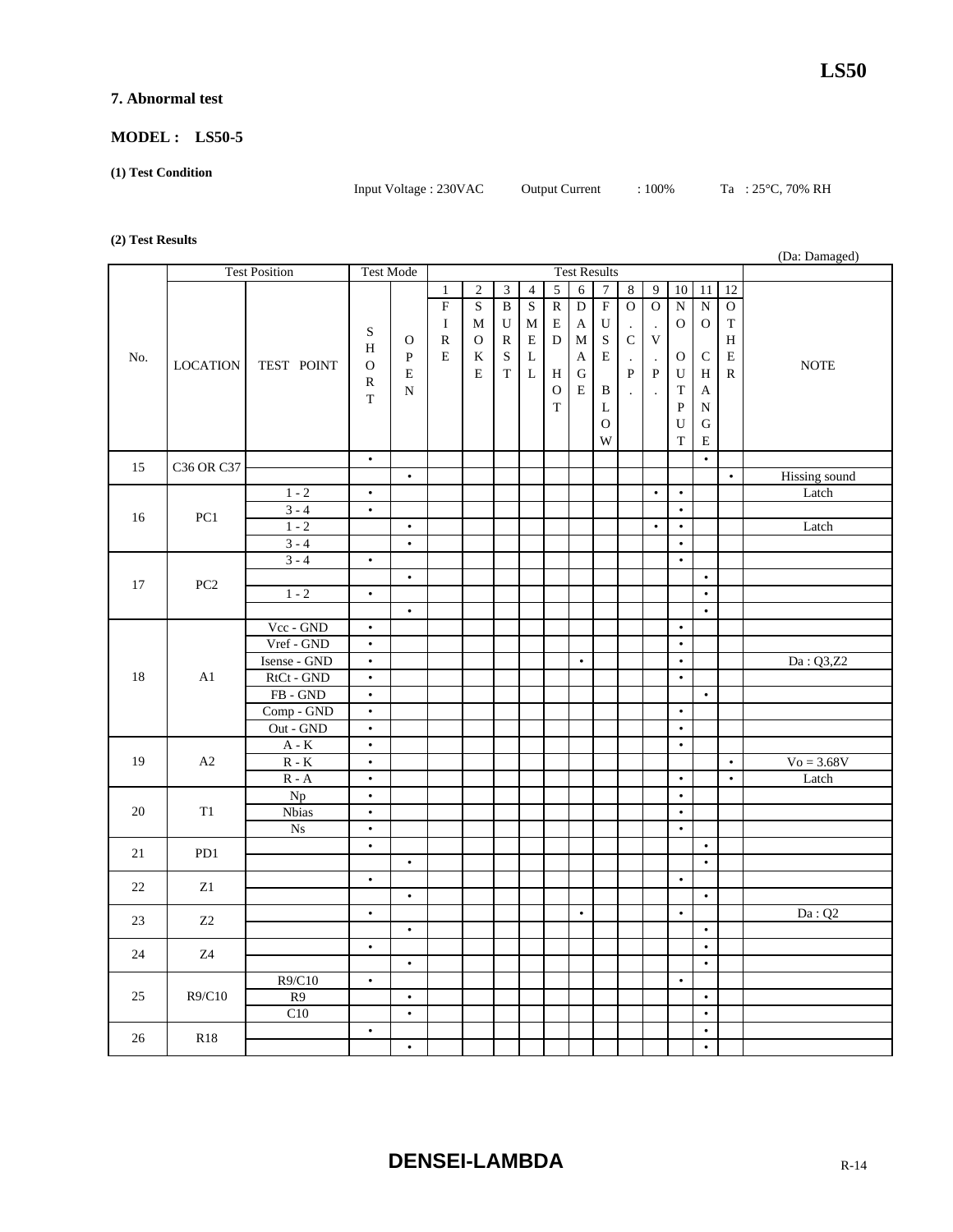#### **7. Abnormal test**

#### **MODEL : LS50-5**

#### **(1) Test Condition**

Input Voltage : 230VAC Output Current : 100% Ta : 25°C, 70% RH

#### **(2) Test Results**

|     |                 |                      |                                         |                                            |                                    |                                                          |                                       |                                      |                                                   |                                                                |                                                                          |                                    |                                                                                                      |                                                                            |                                                                                         |                                              | (Da: Damaged) |
|-----|-----------------|----------------------|-----------------------------------------|--------------------------------------------|------------------------------------|----------------------------------------------------------|---------------------------------------|--------------------------------------|---------------------------------------------------|----------------------------------------------------------------|--------------------------------------------------------------------------|------------------------------------|------------------------------------------------------------------------------------------------------|----------------------------------------------------------------------------|-----------------------------------------------------------------------------------------|----------------------------------------------|---------------|
|     |                 | <b>Test Position</b> | <b>Test Mode</b>                        |                                            |                                    |                                                          |                                       |                                      |                                                   |                                                                | <b>Test Results</b>                                                      |                                    |                                                                                                      |                                                                            |                                                                                         |                                              |               |
| No. | <b>LOCATION</b> | TEST POINT           | S<br>H<br>$\Omega$<br>$\mathbb{R}$<br>T | $\Omega$<br>$\mathbf{P}$<br>E<br>${\bf N}$ | ${\rm F}$<br>I<br>$\mathbf R$<br>E | $\overline{2}$<br>S<br>M<br>$\Omega$<br>K<br>$\mathbf E$ | 3<br>B<br>U<br>$\mathbb{R}$<br>S<br>T | 4<br>S<br>M<br>$\mathbf E$<br>L<br>L | 5<br>$\mathbb{R}$<br>E<br>D<br>H<br>$\Omega$<br>T | 6<br>$\mathbf D$<br>$\mathbf{A}$<br>M<br>A<br>G<br>$\mathbf E$ | $\overline{7}$<br>$\mathbf{F}$<br>U<br>S<br>E<br>B<br>L<br>$\Omega$<br>W | 8<br>$\Omega$<br>$\mathsf{C}$<br>P | 9<br>$\Omega$<br>$\ddot{\phantom{0}}$<br>V<br>$\blacksquare$<br>$\mathbf{P}$<br>$\ddot{\phantom{0}}$ | $\mathbf N$<br>$\mathbf{O}$<br>$\Omega$<br>$\mathbf U$<br>T<br>P<br>U<br>T | $10$ 11<br>${\bf N}$<br>$\mathbf{O}$<br>$\mathsf{C}$<br>H<br>A<br>$\mathbf N$<br>G<br>E | 12<br>$\Omega$<br>T<br>H<br>E<br>$\mathbf R$ | <b>NOTE</b>   |
| 27  | R <sub>29</sub> |                      | $\bullet$                               |                                            |                                    |                                                          |                                       |                                      |                                                   |                                                                |                                                                          |                                    |                                                                                                      |                                                                            | $\bullet$                                                                               |                                              |               |
|     |                 |                      |                                         | $\bullet$                                  |                                    |                                                          |                                       |                                      |                                                   | $\bullet$                                                      | $\bullet$                                                                |                                    |                                                                                                      | $\bullet$                                                                  |                                                                                         |                                              | Da: Z1,F1,Q3  |
| 28  | R34             |                      | $\bullet$                               |                                            |                                    |                                                          |                                       |                                      |                                                   |                                                                |                                                                          | $\bullet$                          |                                                                                                      | $\bullet$                                                                  |                                                                                         |                                              |               |
|     |                 |                      |                                         | $\bullet$                                  |                                    |                                                          |                                       |                                      |                                                   | $\bullet$                                                      |                                                                          |                                    |                                                                                                      | $\bullet$                                                                  |                                                                                         |                                              | Da: Q3,Z1,R35 |
| 29  | <b>R35</b>      |                      | $\bullet$                               |                                            |                                    |                                                          |                                       |                                      |                                                   | $\bullet$                                                      |                                                                          |                                    |                                                                                                      | $\bullet$                                                                  |                                                                                         |                                              | Da:Q3         |
|     |                 |                      |                                         | $\bullet$                                  |                                    |                                                          |                                       |                                      |                                                   |                                                                |                                                                          |                                    |                                                                                                      | $\bullet$                                                                  |                                                                                         |                                              |               |
| 30  | <b>R53</b>      |                      | $\bullet$                               |                                            |                                    |                                                          |                                       |                                      |                                                   |                                                                |                                                                          |                                    | $\bullet$                                                                                            | $\bullet$                                                                  |                                                                                         | $\bullet$                                    | Latch         |
|     |                 |                      |                                         | $\bullet$                                  |                                    |                                                          |                                       |                                      |                                                   |                                                                |                                                                          |                                    | $\bullet$                                                                                            | $\bullet$                                                                  |                                                                                         | $\bullet$                                    | Latch         |
| 31  | <b>R54</b>      |                      | $\bullet$                               |                                            |                                    |                                                          |                                       |                                      |                                                   |                                                                |                                                                          |                                    |                                                                                                      |                                                                            | $\bullet$                                                                               |                                              |               |
|     |                 |                      |                                         | $\bullet$                                  |                                    |                                                          |                                       |                                      |                                                   |                                                                |                                                                          |                                    |                                                                                                      |                                                                            |                                                                                         | $\bullet$                                    | Hissing sound |
| 32  | VR1             |                      | $\bullet$                               |                                            |                                    |                                                          |                                       |                                      |                                                   |                                                                |                                                                          |                                    |                                                                                                      |                                                                            |                                                                                         | $\bullet$                                    | $Vo = 5.95$   |
|     |                 |                      |                                         | $\bullet$                                  |                                    |                                                          |                                       |                                      |                                                   |                                                                |                                                                          |                                    |                                                                                                      |                                                                            |                                                                                         | $\bullet$                                    | $Vo = 3.09$   |